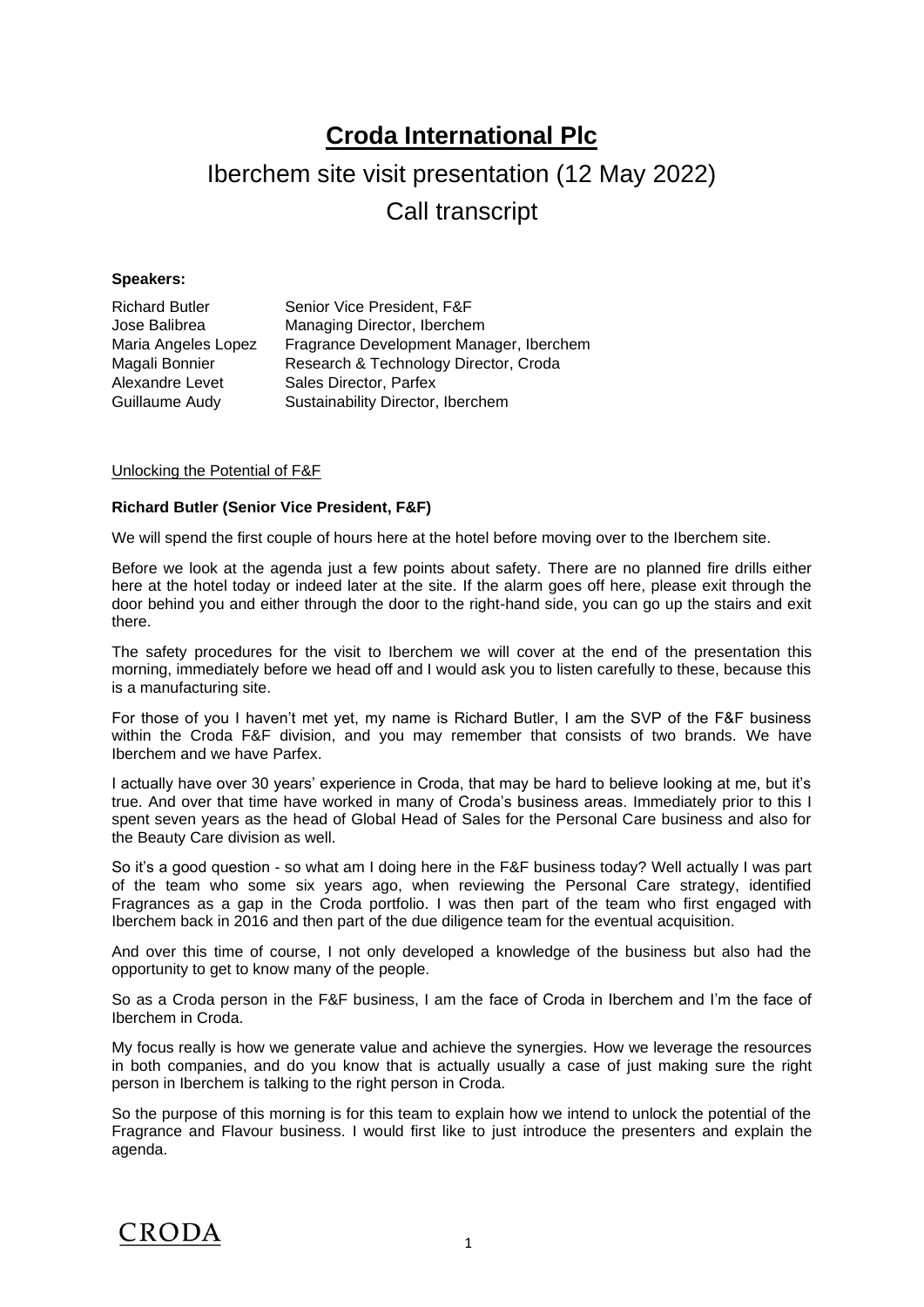First, we have Jose Balibrea, Jose is the Managing Director of Iberchem, and he has spent 17 years as part of the leadership team creating this business. He along with Maria Angeles, the Fragrance Development Manager will explain in more detail how the Iberchem growth model works.

The Sales synergies section will be covered initially by me, then I will pass over to Magali Bonnier. Magali is an R&T Director in the Personal Care business of Croda but focused on formulation science and Magali actually worked in the fragrance industry immediately before joining Croda.

And then in section three, Alexandre Levet, the Sales Director at Parfex will give you more insight into this brand, along with Guillaume Audy, the Iberchem Sustainability Director expanding more on the how our activities benefit customers, consumers, communities and also contribute towards Croda's Group commitments.

Okay, so let's get going.

In March, you may recall if you joined us, that David Shannon gave an update on the Consumer Care sector strategy. We looked at each of the SBUs in turn, Beauty Actives, Beauty Care, Home Care and F&F to try and give you a little bit more insight into the specific businesses. Today though is all about F&F, but with a focus on the Fragrance business. That's not to say that Flavours is not important to us, it's just that the Fragrance business has the most potential to unlock through its links into the Croda Consumer Care business and also through its access to Croda R&T resources.

For those of you at our event in London you will remember that I spoke then about how the competitive environment is changing and how that is benefiting us.

Traditionally companies supplying into the F&F market have been separated into three segments. We have the Tier 1 companies that you will be familiar with, the big four, IFF, Symrise, Givaudan, Firmenich, collectively having around 75% market share, global presence and resources typically turning over more than £1bn per annum. The focus of these companies is really on their presence in the - large global brands, the big brands owned by the multinational consumer companies, the MNCs if you like.

Then we have the Tier 2 companies, with some examples here on the slide. These are mid-sized companies, generating sales between £50m and £500m per annum and making up perhaps 15% market share. The upper end of these are multiregional, exactly like Iberchem, the smaller ones just operating locally.

The focus here though is different, it is not the MNCs, it is on the small medium size local customer the SME as we would call it and the Indie customers as well. They offer a balance of service, attentiveness, creativity but are still big enough to be secure business partners.

It's worth mentioning that we have the same attitude in Croda - the majority of the Consumer Care customer base is in the same customer segment, it's in the SME, Indie segment of the market.

Then we have the Tier 3 companies, and this is hundreds of small companies supplying local or niche markets around the world.

This Tier 2 whitespace is growing, and it's growing because of the ongoing M&A activity of the Tier 1 players. But when Tier 2 companies become acquired, they take on the attitude and processes of the new owner. Their typical SME customer no longer feels important and no longer has the personalised approach they valued before. And this is an opportunity for us.

Our geographic coverage, local teams, focus on responsiveness and creativity makes us a natural destination for these newly dissatisfied customers.

So we can see the Tier 2 white space growing, which benefits us. So combining the Iberchem model, customer intimacy, agility, quality, responsiveness - with the resources accessible through Croda, the value proposition to all types of customers becomes compelling.

This is why I personally like to say that we are in effect becoming a Tier 1.5 company.

We have an attitude which values the fast-growing ambitious SME type customer, but it is now combined with the scale and access to technology of Croda. Croda also has existing long-term relationships with MNCs of course and major regional customers, which Iberchem and Parfex, can now benefit from. So collectively we can offer, global reach, we can offer global scale, we can offer

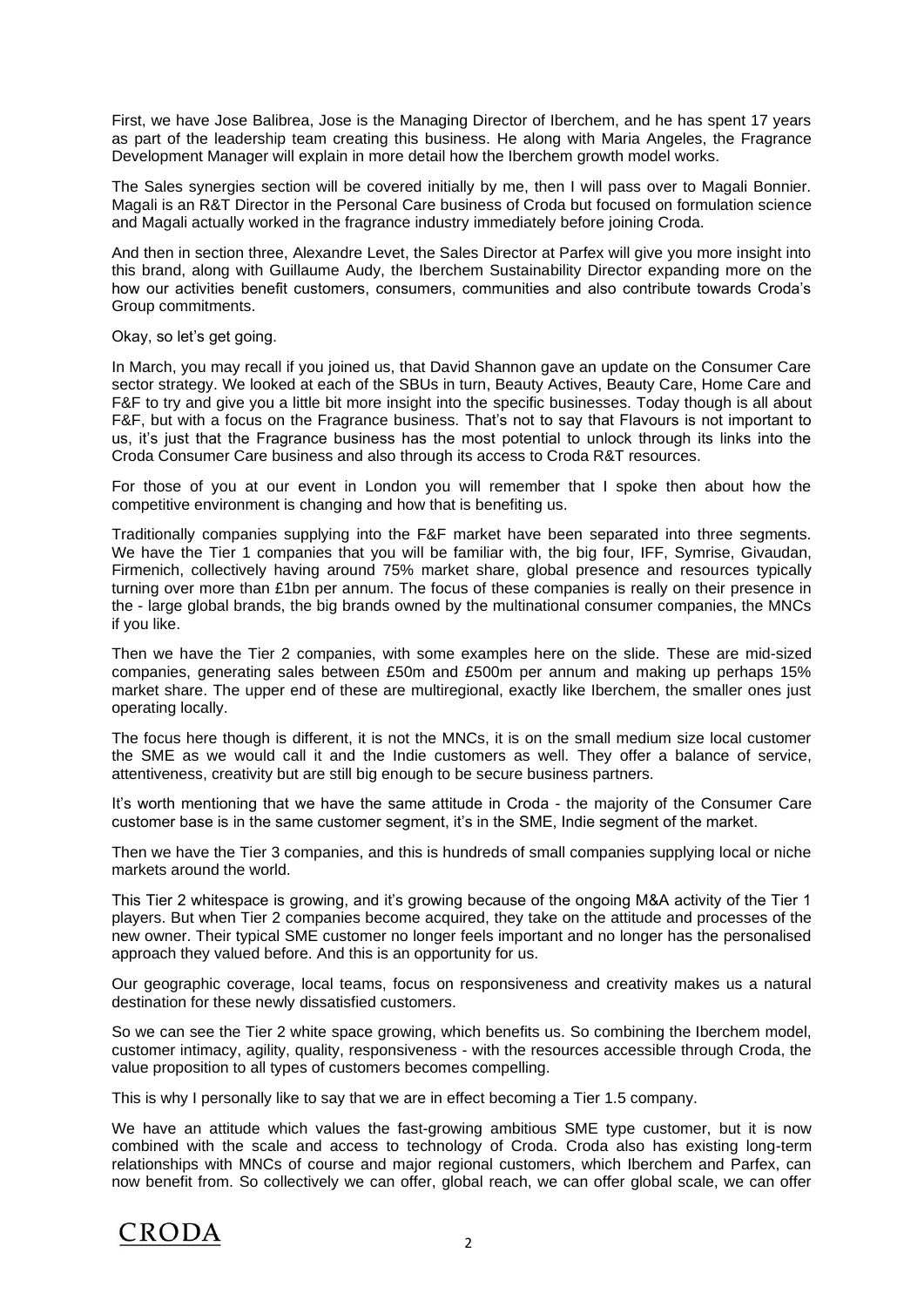access to new technology and processes, and we also now have the possibility to develop in house raw materials.

But with all of this, we have an ongoing constant focus on the small and medium sized local or regional customers and meeting their needs.

So historically, a typical Iberchem customer would be a family-owned company, supplying into their local market, the example here is a Fine Fragrance customer in the UAE. Whereas we all know the typical Tier 1 customer is best described as anything you might see as you walk through duty free in an international airport. But as we have said before, Croda's Beauty Actives and Beauty Care businesses have a strong existing position in these very brands. So now we have the opportunity to leverage their presence and relationships to build Fragrance sales.

So, in the future we want to be able to say that both actually are typical customers of Croda's F&F businesses.

I do not see us competing head-to-head with Tier 1 companies for core list as it is called position, but we are developing significant business at MNCs.

So what exactly is the value we bring to our customers? Well the proposition of course is different for different customer groups. The key though is that we really are set up to offer something to everyone.

We are not a Tier 1 - and would not want to be seen to have the attitude of some of the Tier 1 companies. But with access to the Croda resources, we now have the power and strength of a Tier 1. This means that MNCs, the traditional Croda customers and larger regional majors, they regard us differently now, especially because the Croda brand is already very strong in these customers.

The fact that we retain the energy, agility and customer intimacy of a Tier 2 means that we appeal to the SME customer base who want to feel valued, listened to and important. To these though, through access to Croda ingredients and support, we can offer more value than was possible before. This is an offer that is unmatchable by the other Tier 2 companies.

As well as this though, we also now have the total solution provider capability for those who want it. We can provide the complete fragranced formulation to meet the fragrance trend, the formulation format, whether it's a cream, a bar, a powder and the formulation claim, so skin protection, antiageing, hair strengthening for example.

So as a supplier have a compelling value proposition for customers of all types and sizes. And this is unique.

So one of the reasons for our excitement is that we see great potential for our model and the way the external environment is evolving. The market as a whole is forecast to deliver between 5% and 6% CAGR, but as you can see this differs significantly from region to region.

Today our F&F business has strong presence in the fast-growing markets as Jose will explain in just a few minutes. In our growth plan though, we have the opportunity to benefit from Croda's strong presence in the slower growing, but very large Western European and North American markets. Using Croda leverage to gain share in these markets is a core part of the plan.

The trends that we see developing whether macroeconomic, consumer, or customer all suit an agile, responsive, customer intimate business model which looks to localise production and localise support wherever possible. This is core to Croda, and it is core to the Iberchem culture. We feel that the market in general is evolving in our direction.

The business plan then is underpinned by three growth drivers, and we are going to expand on all of these over the next series of slides.

First, the standalone organic growth of the business. And Jose will expand on the business model behind this in just a minute.

Second, we have the sales synergies, the added value that we get by combining the customer bases and sales networks of the two companies. And I will speak about that later on.

Then we have the Parfex growth plan. Capitalising on the power of a French, Grasse based brand, capitalising on a developing expertise in natural fragrances, something of real value in the premium

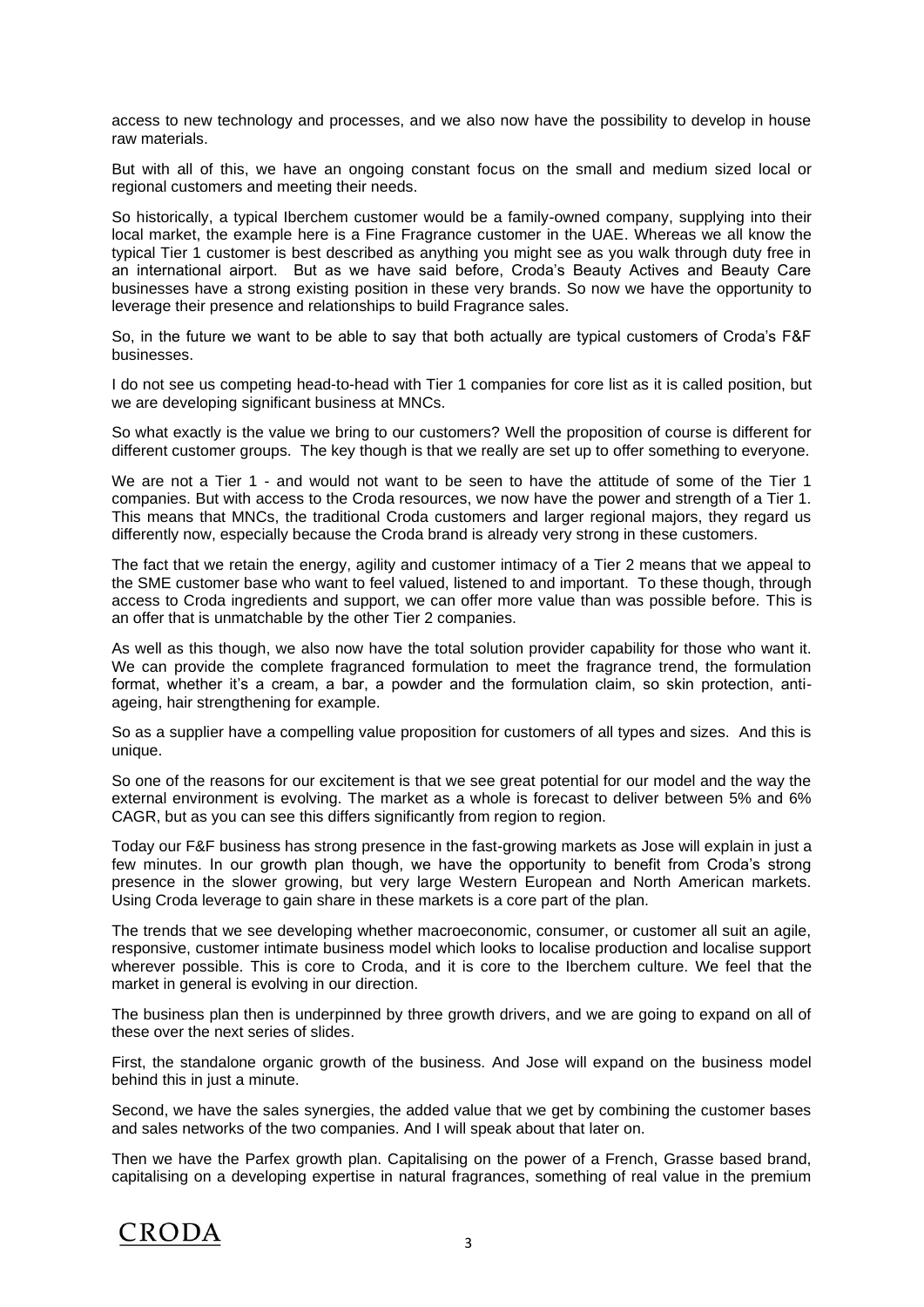segments in the North American and Western European markets. This is exactly where Croda's brand presence of course is so strong.

Finally, of course, we also remain open to targeted acquisitions where they can enhance our business position.

So core to our plan is the Iberchem business model and the organic growth this will deliver. I will now pass on to Jose who will give you more insight into how and why this has been so successful.

## Iberchem organic growth plan

## **Jose Balibrea (Managing Director, Iberchem)**

Thank you, Richard, and good morning to everyone. For those who don't know me, my name is Jose Balibrea and I'm Iberchem Managing Director. And it's a genuine pleasure for me to have this opportunity today to share with all of you our passion for this great business that I continue to enjoy after more than 17 years.

Let's have a look at Iberchem's recent past for a better understanding of the company today.

Compared to our peers in the F&F Industry, Iberchem is a young but consolidated organisation. In the upper side of this slide, we can see one of the most representative cases of a small group of managers who invested in the company, alongside with private equities for more than 20 years.

Our partnership with private equities, provided us an increasing level of professionalisation over the years, from medium financial players in the early years, to Eurazeo in 2017, one of the largest private equities in Europe, a publicly listed company in Paris. Full accountability and ownership of the P&L, the same as cost control remains in our leadership team as result of our history.

Iberchem is a unique company with an outstanding expansion over the last 37 years. In the following slides I will try to describe to you how our impressive growth history, basically based on organic growth for both Fragrances and Flavours. It was supported by a global and accelerated geographic decentralisation of R&D and production centres from Spain to most of our key markets, increasing intimacy and increasing the service to our customers.

In 2009, we split our business in two division, Fragrances and Flavours. The smaller business unit, rebranded Scentium in 2012, was part of a specific M&A strategy to have access to new markets and new categories. Then in 2018 and 2019 we acquired Versachem in South Africa, Flavor Inn Corporation in Malaysia and Duomei Nanchang in China. So once again, basically we are experts in organic growth, but in order to balance the Flavours strategy, we acquired three companies.

And then for more than seven years we were having a look at the perfect complement for the Fragrance division in the market through an acquisition in France, it was a very clear focus that we needed something special in France, to cover part of the portfolio that I will describe later.

So we had a look at the heart of the fine fragrances industry in the world capital, France, in Grasse. So we achieved this ambition with the acquisition of Parfex last year.

Last, but not least, in July 2020 the fourth private equity suggested the disinvestment in Iberchem at the end of that year. Three largest competitors, mentioned by Richard before, acting as serious bidders for the acquisition. We, the management team supported only one - being part of the Croda family. I'm not sure actually if all the acquisitions are welcomed by the acquired party in M&A field, I can assure you that our transaction was very well received with true enthusiasm by our teams.

We are a global Fragrance led company with distinctive positioning in emerging markets. In the following slides we will dig deeper into these topics. But it is important for you to understand, very few idiots here. First, 15% CAGR growth over the last decade, last year reported €206m of revenues, despite the huge impact of COVID-19, in the Fine Fragrance Categories. We generated €43m of EBITDA, representing 21% EBITDA margin over sales, aligned with the benchmark of the Tier 1 players in the F&F space.

77% Fragrances while 23% Flavours in 2021. A bit lower than 50% of the Fragrances are in Home Care, while more than that in Personal Care and Perfumes.

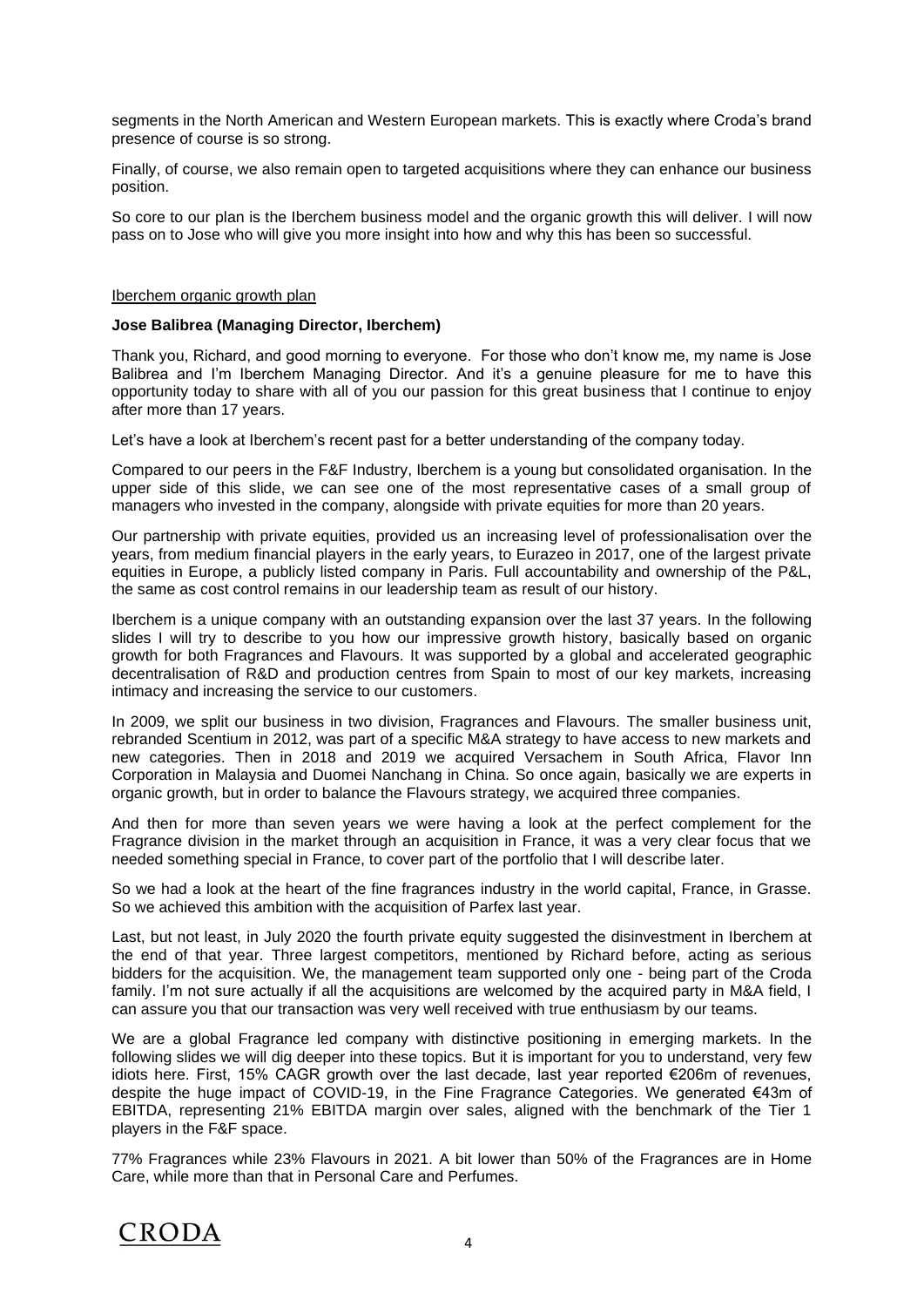On the right-hand side, we can see the geographical distribution, we can see that Africa and Middle East represent 41% of revenues, Asia 31% and Lat Am 8%. In total, Emerging Markets represent 80% of the geographical footprint and Europe is only 20%.

With a very quick view at the bottom of this slide, I would like to highlight we attend to 120 markets from the headquarters in Spain, basically our head office here and manufacturing centre is focused on EMEA, Europe, Middle East and Africa. Then we have 10 creative centres – 10 creative and R&D centres and 15 manufacturing centres and warehousing capacity, all around the world. Our platform today is ready for much more. We have 40,000 Fragrances – excluding Parfex and 19,000 Flavours. We will talk about it later.

Last but not least, I would like to mention that it's all about people and people making the difference. We have a fantastic team running this company, with great ambition to reach much more in the coming years.

Gender equality has been something natural since day one. 47% of our team are female, 53% male. If we do not consider production areas, the percentage of females is much more, up to 70% of the total population. I'm sure you will understand this much better in the course of the day with the site visit.

Average age of the employees is 36 years and talent retention super high; considering so many new people joining on board. Most of the heads of department you will have the opportunity to meet today, with more 15, 20 years of experience on board.

Okay, so let's have a look at the figures. So on the left-hand side, sorry we will have a look at the three main indicators here, revenues, EBITDA and cash generation.

So on the left-hand side, 15% CAGR growth over the last ten years, despite important headwinds and macroeconomic impacts, like the Arab Spring, the oil crisis and it's hard to forget the huge raw material crisis in 2018, fuelled by the Citral crisis and extended to the rest of the raw materials. And obviously the Coronavirus pandemic in 2020 and 2021, travel restrictions and social distancing impacted Fine Fragrance categories, but the Iberchem model presented a high level of resilience once again.

Our growth is basically driven by Emerging Markets positioning, a focus on Fragrances for Consumer Care applications, and portfolio breadth and agile business model.

On the right-hand side of this slide, we can see 21% CAGR growth in EBITDA generation up to €43m in 2021. I would like to highlight these two last years of the pandemic, with the super attractive resilience of our company in these two elements, EBITDA and cash generation, up to 80% in 2021, following the definition of EBITDA minus capex.

We have a plan to double the size of the company by 2025. And this plan is consistent with the historical growth of the company and it's part of our commitment with the broader Croda family, and in particular our commitment with the Exec. Be sure we will deliver.

This plan is supported by the key success factors of the business model plus the necessary resources. It's very interesting to see that we have a five-year capex plan with €70m, representing twice the typical capex deployment in Iberchem.

This forms part of the overall Croda capex plan of £160m per year, which partly reflects the redeployment of proceeds from the forthcoming divestment.

Our €70m five-year capex plan includes basically three major projects. The F&F and Beauty Actives new shared facilities in China, with an estimated budget of €20m only for the Fragrance and Flavours side. A new creation and production centre for Parfex, in Grasse, with about €10m budget. And expansion capabilities in Spain with an additional €5m.

Okay, let me go through the basic elements of our success. We already described what we did over the last few years, key to understanding our growth plan moving forward. But let's talk about the, how. Let me introduce with this summary slide the four key fundamental pillars of our model. Why we win.

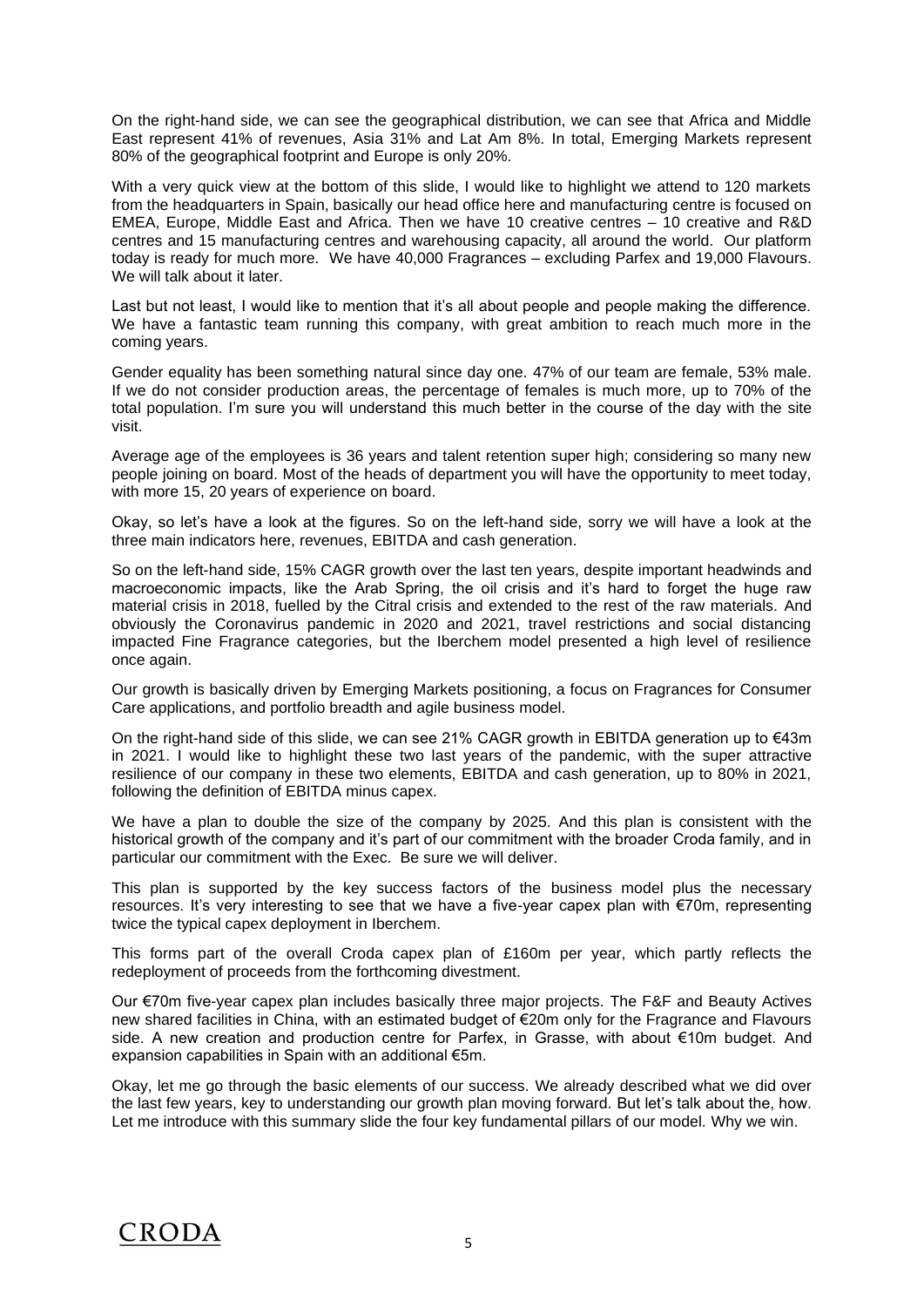We have a wide product portfolio, with a collection of 40.000 Fragrance references. Let me be precise, these are the homologated fragrances by customers, we have more than double in terms of activity in terms of registered activity in Fragrances.

Second, we have a global platform present in 120 countries, three quarters of sales in Emerging Markets, we mentioned before, while more than 20% in China.

Third, fast to customer. We are truly fast in providing fragrances to our customers. Our organisation is designed to be agile as part of the value chain, from raw materials procurement to fragrance creation, production and shipping. I hope that you will be able to understand this today in the site visit.

The whole company is designed to be very, very agile as a key success factor. Ready for sampling in a few days, ready to produce with a lead time of five days, plus transit time if needed. 4.000 customers today; 1.400 customers over the last five years joining and our top 10 customers representing just 21% of the sales, which means very low concentration.

Last but not least, the fourth pillar, which we will describe deeply in more detail - we are a customerdriven R&D company. So we are super-fast, and our R&D is really focused on new development. So we have 280 new fragrances created per month and 75 new codes in flavours created per month as well.

Okay, so let's go to the first pillar. We have a wide product portfolio present in all categories and segments of the F&F Industry. If you allow me to use the provocative terminology of my mentor, the former CEO of the company, we are focus on the diversification. 77% of the sales last year in Fragrances while 23% in Flavours.

In Fragrances, 52% in Personal Care and Perfume and 48% in Functional Fragrances. On the lefthand side we can see some of the descriptions in terms of families, 16% Beauty and Personal Care, while 36% Perfumes.

Then if we go to the bottom of the slide, we see that in the Flavours family, basically we have three major categories, Beverage with a very impressive growth over the last few years in Africa, with instant drinks and energy drinks. Sweet, our great expertise since the very beginning. And Savoury, with great contribution over the last 11 years from our team in Italy, with excellent introduction in Natural Flavours, some of them for the most famous filled pasta producers.

Then we also mentioned we have a global platform. In the first slide we recalled your attention to the accelerated global expansion of Iberchem to most of the Emerging Markets. Since the very beginning we decided to decentralise our production facilities to increase intimacy and responsiveness to our customers. In the blue colour we can see markets where Iberchem has local facilities, either production or R&D.

There are some interesting facts, to give you a flavour of this strategy. For example, we were one of the very first European companies of our space with full local production China, early 2000. Today, from our R&D and production centre in Guangzhou, we attend more than 800 local customers with approximately €40m sales in China.

In Southeast Asia, Iberchem was one of the very few F&F players with local production capabilities in Jakarta, in Indonesia.

And another example, in Tunisia since late 90s, we have production capability as well. We are the only F&F player of our profile, with local production capabilities there.

And last but not least, for example in Johannesburg, we have so many good customers bringing attention because we have local production capabilities in Johannesburg.

Another key success factor in the traditional resistance in the F&F industry to decentralise facilities.

Okay, third - fast to customers. Please allow me to dive deeper into this content. I think it's really, really important. On the left-hand side, we can find some ideas that I would like you to remember. Strong customer intimacy, 11 years average relationship with top 50 customers, eight of them with more than 20-year relationships. Let me recall the attention with the number of new customers joining Iberchem, that we will describe in a few minutes.

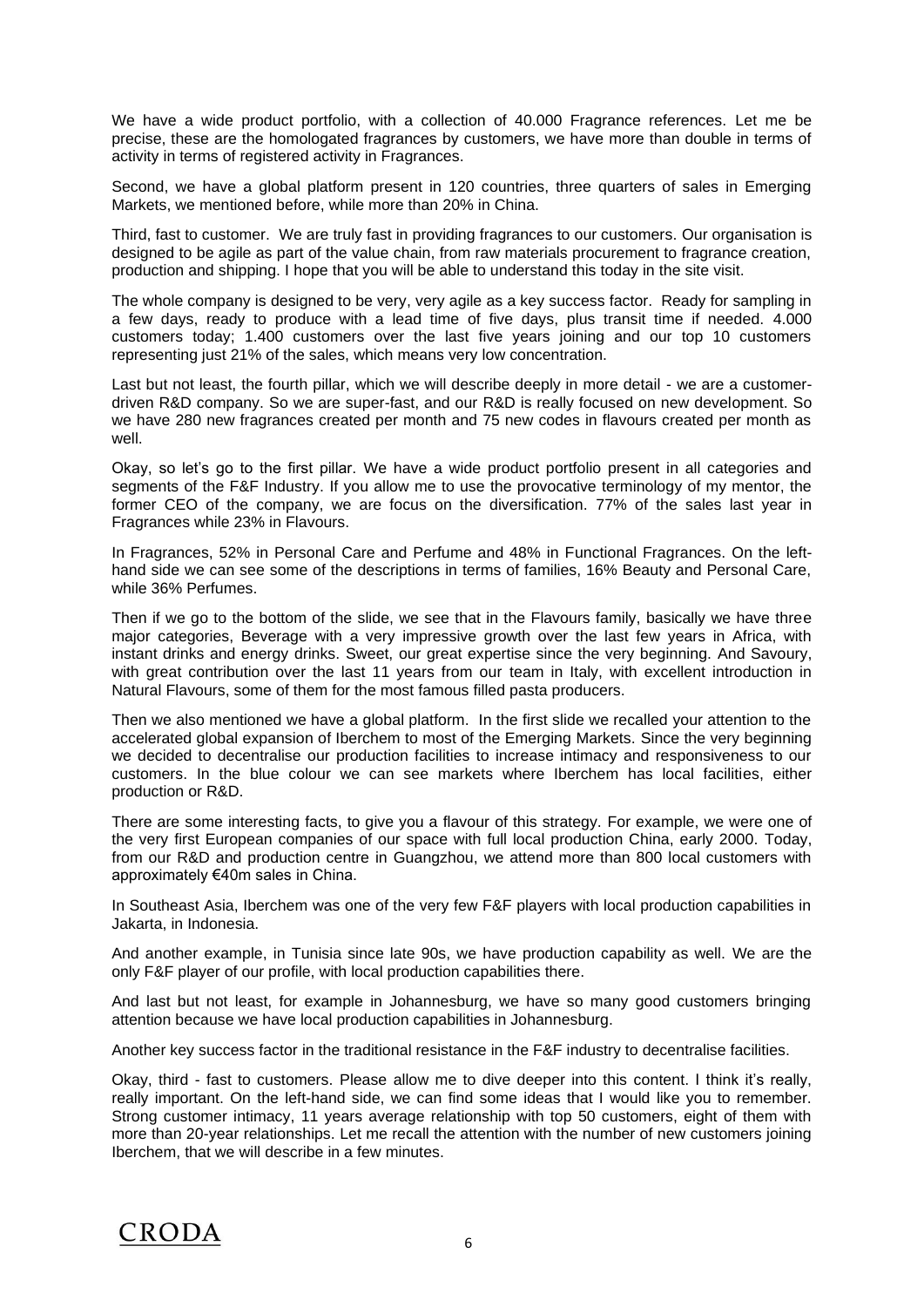Focused on customer niches, not so well treated actually by the Tier 1 competitors, with huge cost structures and more in favour of larger customers. We always like to say that we treat our customers always as 'A' customers no matter the current size. And this is a key differentiating factor with our largest competitors.

We have very low concentration. As a matter of fact, 112 customers above €0.5m sales; only 34 customers last year above €1m sales.

This fast to customers model is well suited with mid-size customers. Of course, in our space we always talk about tailor-made products. And our growth strategy is basically supported by own brands and larger and regional independent brands

Top 10 customers in representing 21% of the sales last year. Almost 4,000 customers in total. And we grabbed over the last five years 1,400 new customers, excluding Parfex, to have a very proper comparative.

On the right hand-side of this slide we can see that 9,2% CAGR growth in a number of customers in dark blue Fragrances and in light blue Flavours, excluding Parfex as well.

So basically, as a key message, we are growing in the number of customers and growing within our existing customers as well.

In this final slide I would like to introduce the fourth pillar of our strategy, customer driven R&D; basically, our comprehensive process including, first identification and data capture from the market. Second, knowledge management with huge experience. And it's important, you will see today the School of Perfumery that we have in-house. Third study trends and tastes. And fourth, product development.

Now it's time to pass the floor to Maria Angeles Lopez, our Fragrance Development Manager, another great example of a new graduate who joined the company 15 years ago with increasing level of responsibility and promising career on board.

Thank you for your attention.

#### Customer-driven R&D

## **Maria Angeles Lopez (Fragrance Development Manager, Iberchem)**

Thank you, Jose. It's my pleasure to be here today to explain our vision and perspectives in a thrilling business that combines art and science. My name is Maria Angeles Lopez and I'm Global Fragrance Development Manager in Iberchem, a role that can be described as a bridge between the Technical Department and Sales Department.

To explain what makes Iberchem unique and why we are different to Tier 1 and Tier 2 competitors, I would say we have achieved to create our own business model in the Fragrance sector.

We have a very fast response to market demands. And as a global company we have an extensive insight on latest market trends worldwide. We translate every day that knowledge into new fragrance compositions, creating more than 50 new references per week to fulfil customer needs.

As a result of this creative force, we currently have in our library more than 40,000 fragrances already validated by our customers and more than double that in our formulation pool.

Our dynamic approach to the fragrance business permits us to develop a whole project in a short time. In just 15 days, our customers can have in their hands a tailor-made creation according to their requirements. The reason for that speed is because Fragrance business is 100% market trend-driven, so our Fragrance guidance and support guarantees our customers to be totally updated in their market segment.

We can also say we have two different levels of R&D. The big picture R&D is related to our New Technologies Department. In there we are continuously developing new ways of supplying out-of-thebox Fragrance services to improve customer's products like malodour neutralisation or Fragrance microencapsulation.

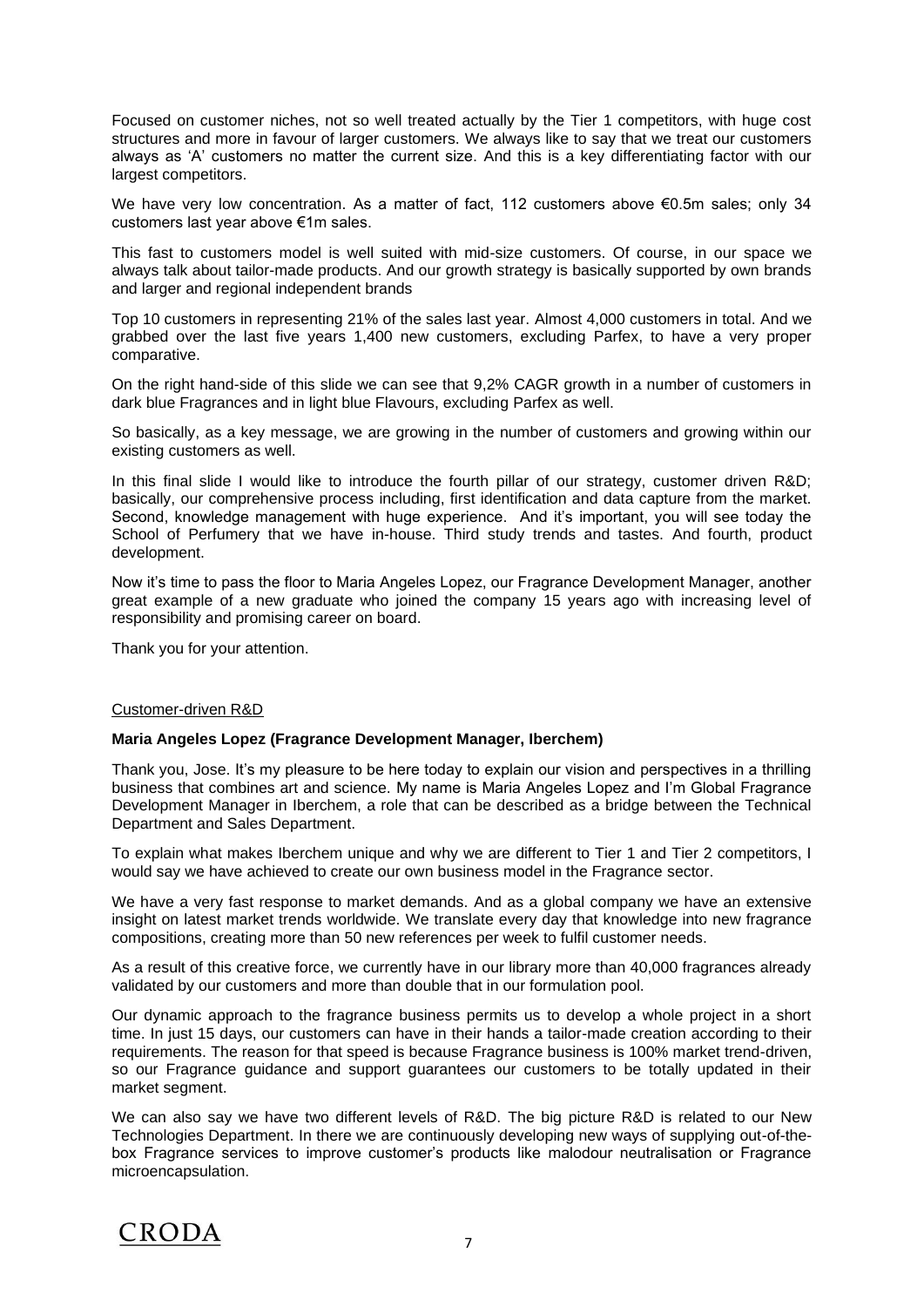Another R&D area is about Perfumers and their daily creations and market analysis to have an updated and dynamic fragrance collection in order to provide our customers with the latest trends.

The reason why we have developed such a special character in the Fragrance business is related to our historical evolution. Our growth has come from Emerging Markets like Nigeria, Ivory Coast, Senegal, China or Indonesia. These countries had an interesting industrial sector, but they also had a severe lack of technical knowledge and not many suppliers were willing to visit these kinds of countries. So we found an important business gap in there.

Working with these countries naturally lead us to specialise in providing a 360-degrees service to our customers, including, local and specialised sales support; marketing support with trends identification, market positioning for their brand and packaging designed for their products. Fragrance creation together with application and technical advice like product formulation chassis, a service that has been reinforced since we are part of Croda Group. And Magali will explain a little more later. And operations support and stock availability through our 15 production sites.

This means that the same Fragrance can be produced in any of our different centres and managed through our SAP system.

We walk side by side with our customers and we are proudly part of their growth, growing with them and growing within them by increasing the number of sold references.

As our customers trusted us to expand their businesses, our natural motion has always led us to be on the avant-garde of trends and technologies to better serve them.

For that reason, we are always immersed in a continuous market trend research where we analyse global and local markets as well as new olfactive molecules, and we transform that knowledge into freshly developed fragrances for specific customer needs.

We can say that 60% of our workload is related to proactive market research like trade fairs, conferences, everyday contact from local subsidiaries, suppliers' new launches and close market monitoring.

The remaining 40% of our workload is related to working direct requests from our customers.

Our R&D comprises molecules analysis, raw materials database update, product development and study of olfactory trends & tastes from a sensorial and a chemical point of view.

We offer versatility by creating and adapting fragrances for any possible application.

As a result of all this, every month, as Jose said previously, we develop 280 new fragrances and 75 new flavours.

In this next slide I would like to comment on some figures that give support to our customer-centric strategy. We have 10 R&D centres and 280 technicians. In 2019 we invested in our new R&D building in our headquarters here in Murcia from where we coordinate all the subsidiaries and from where we manage the most important projects.

In this building we have six differentiated areas, and the sum of all of them leads us to the motto, 'Creativity through science'. In a while you will have the chance of having the site visit and seeing all of this in person.

Firstly, we have the New Development Laboratory, where the new fragrances are mixed and blended. The Instrumental Analysis Area to be fully updated on the new molecules and olfactive trends in the market and to keep a strict control of our production.

We also have the Fragrance Application Laboratory, where the fragrance meets the final product to guarantee stability and performance. This is the most Croda related area, as together we can provide chassis formulations to our customers.

We have the Perfumers Room, where all our creative people have common areas to share their expertise and new developments. We currently have 22 perfumers globally and 9 flavourists, but our unique internal training method, Jose commented before, continuously instructs new trainees every year leading us to the new generation of perfumers.

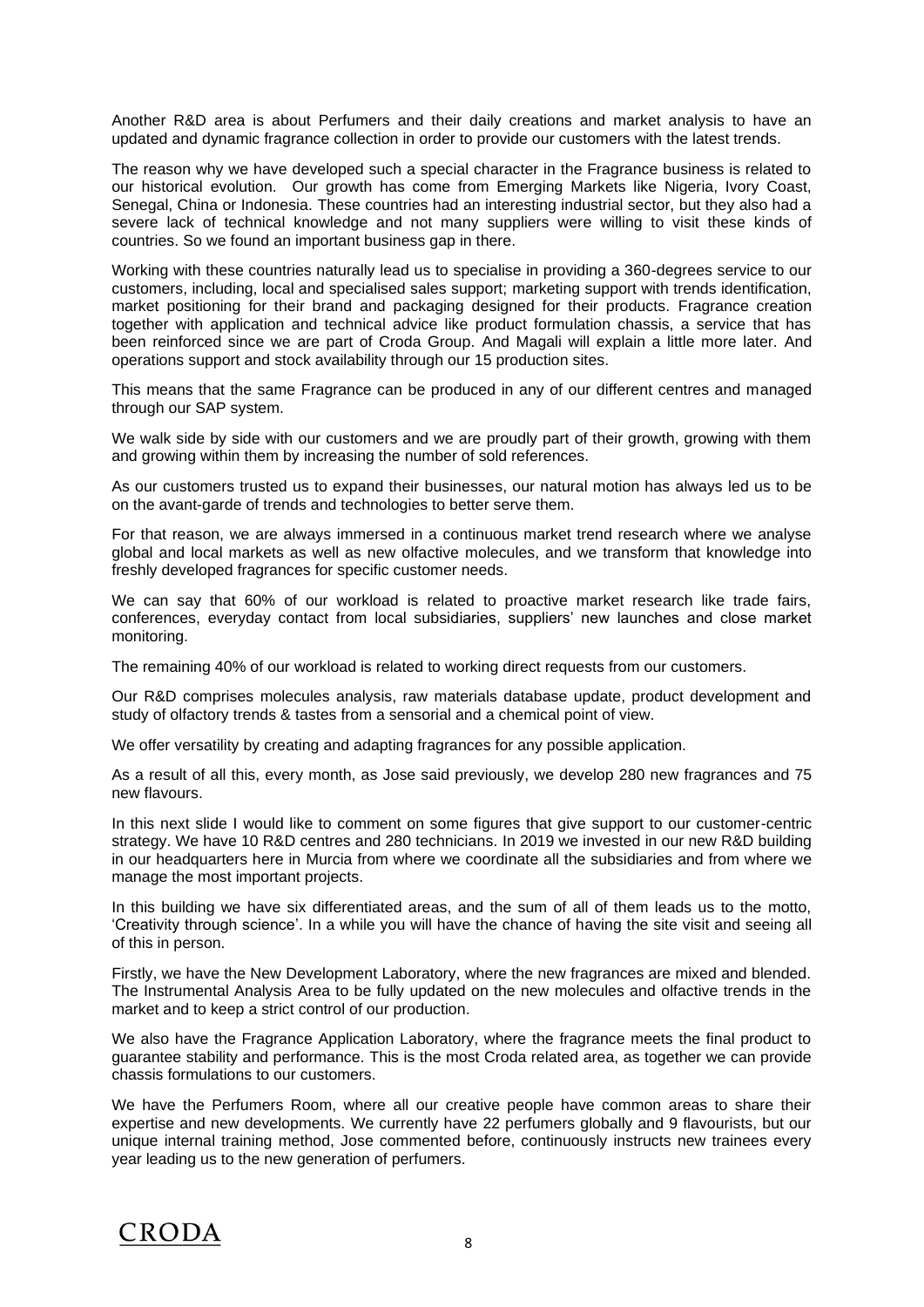We also have Testing Cabins, which is a very important part for the Evaluation Department, because fragrance evaluators check performance and profiles of the new developments and coordinate with perfumers to improve our formulations.

The New Technologies Department, which is a dedicated area for creation and delivery of Fragrance and Flavour solutions like micro-encapsulated fragrances and malodour control technology.

As an example of all this, we have just finished our Vernova caps, the first patent from Iberchem and the second one in the market related to formaldehyde free and biodegradable microcapsules for fabric softeners.

All this structure allows a rapid commercialisation of value-for-money Fragrances and Flavours and supports customer intimacy.

As key takeaways of this first part of the meeting today, I would like to highlight the following points. We have a wide and continuously expanding product portfolio. We operate in a global platform. We are fast, really fast, to customers, and that is one of our main signatures. We have a 100% customer driven R&D with unparalleled commercial support to regional customers. We capture the most recent trends. And we have a formulation-driven approach.

And now I'll hand over Richard Butler to speak about the synergies between Croda & Iberchem. Thank you so much for you attention.

## Sales synergies

#### **Richard Butler (Senior Vice President, F&F)**

Well thank you Maria Angeles and I hope now you all have a much better understanding of the Iberchem business model and why we are so confident of its continued delivery of double-digit organic growth.

I, along with Magali, are now going to try to give you some more insight into the sales synergies and what we are going to realise by looking in turn at each of the three sources.

So we expect to realise €48m of growth synergies by 2025. We have broken these down into three categories. We have – number one, we have geographic expansion. The Croda Consumer Care business as you can see from the slide, is split 75/25 between the markets of Europe and the Americas vs Asia, Middle East and Africa. You can see that for Iberchem, the reverse is true.

So what we are doing is we are leveraging the Iberchem presence in these emerging and fastgrowing markets to increase the Croda ingredient presence. And we are leveraging Croda presence in the large mature markets of Western Europe and North America, Korea and Japan as well, to accelerate Iberchem sales.

Number two, customer cross selling. From the pie chart we can see that we only have 400 common customers between Iberchem and Croda. So we are now using the customer relationships of Iberchem to sell Croda ingredients and we're using the customer relationships of Croda to sell Fragrance. All of these 6,000 customers, Consumer Care customers buy Fragrance.

And then number three, we are creating opportunities through the full formulation offer at customers in all regions. Offering customers support on the product claim, the sensory effect and the fragrance. Magali will talk more about this in just a couple of minutes.

All of this of course underpinned by targeted investment to enable this growth, whether in capex to establish local production or laboratories, or in people, as that's the talent which ultimately is what makes a business work.

Over the next few slides, I will try and bring all of these to life just a little bit for you.

What I am sharing with you here are fairly standard activity metrics we use in Croda. These we know from experience are lead indicators of future business delivery. It's fairly simple, sales calls lead to new business leads, which lead to samples, samples lead to projects, projects lead to new customers or new business at existing customers.

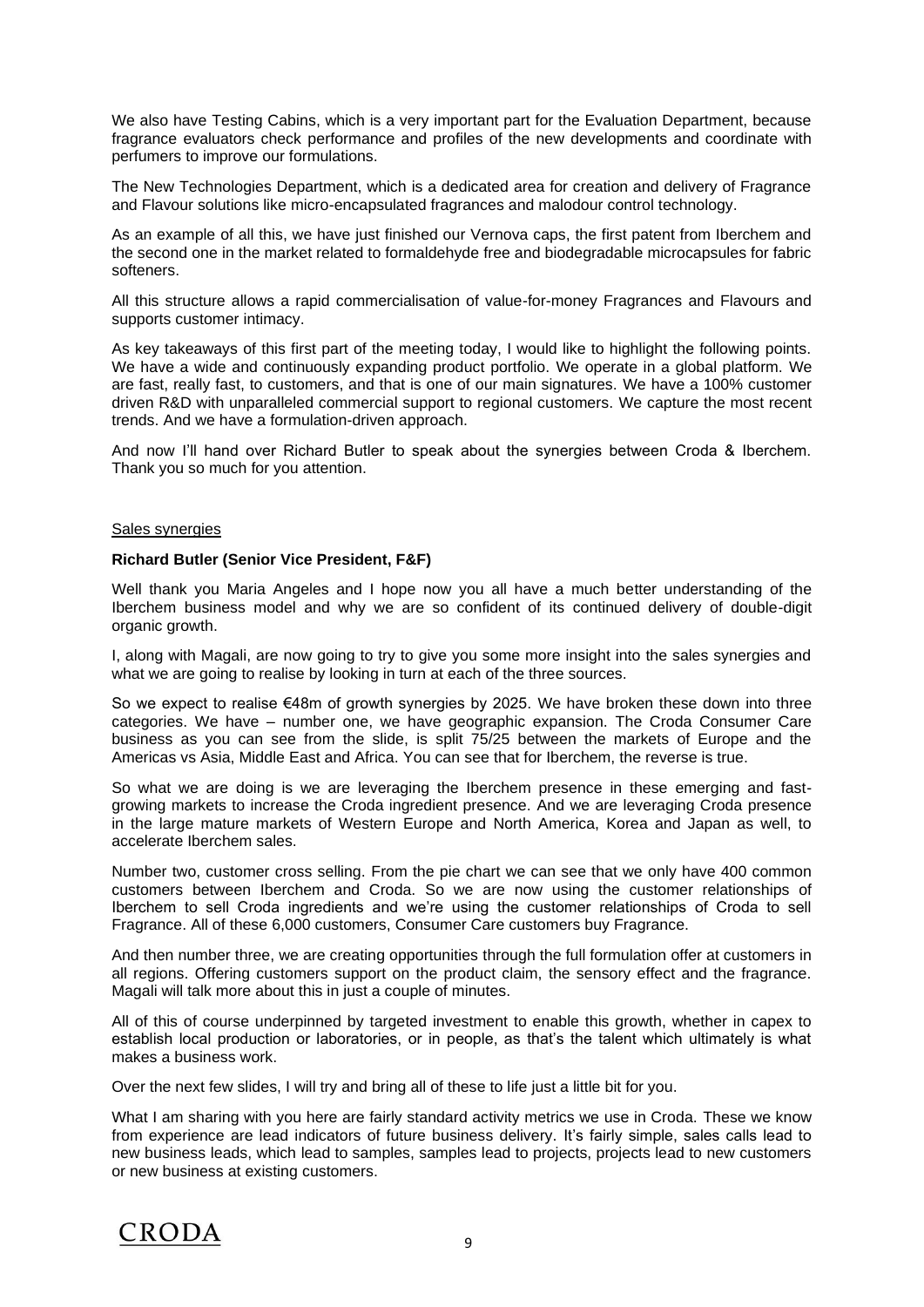So in 2021, which of course was still a year heavily affected by COVID travel restrictions you can see the progress made. 700 sales calls,1,300 samples, 240 projects created and 50 new customers.

What is also important in the context of cross selling, is the complimentary levels of activity in both the Croda and the Iberchem sales teams. From a regional perspective the good news is that this activity is well spread across Asia, Latin America and Western Europe.

If we look at geographic expansion, as we have said, one of the attractive features of the Iberchem business was the opportunity for geographic expansion for both Croda ingredients and Iberchem fragrances. Brazil and China were immediately identified as priority markets.

Brazil is the second largest Fragrance market globally, yet Iberchem have to date had no presence there. Croda on the other hand has a well-established business supplying into Personal Care and Home Care customers, including the MNCs, the major regional brands and local indies.

The Brazilian market though is ideally suited to the Iberchem model. Prestige brands of course exist, and they are successful, but the market is really dominated by the mass and masstige segments in Hair Care, Body Wash and Home Care.

Here we have already recruited an experienced business team and they are currently developing new business supplied from here in Spain. We will however establish local production in Brazil by the end of this year.

China, you may recall from March actually, is core to the Croda Consumer Care Sector strategy. Making in China for sale in China. It's also core to the F&F growth plan. Here though, as Jose said earlier, Iberchem have a well-established business and a growing customer base, but demand is soon to exceed the current facility's capacity. We therefore took the decision to invest in expanded production facilities at a new location in Guangzhou and at the same time establish the local production of Botanical Extracts for our Beauty Actives business.

So we talked a little bit earlier about how we track activity and how it is distributed around the teams and around the regions. Here we just have a few examples of customer cross selling successes. I am not going to go into the details of each customer, this is just to illustrate that this model is working everywhere.

So, as I said, Magali will explain more about the value to customers of having full formulation expertise in their supplier. By way of illustration though, this was a real case scenario, it was a meeting which was initiated between an Iberchem salesperson and a large customer in Turkey, a consumer goods manufacturer.

The boxes on the top attempt to explain the typical process with a customer, so in box 1, we uncover what the problem is, what is their challenge, what are they trying to do? In this case the customer team has been asked to develop a new skin care range.

So we then took that internally, we research the key market trends relevant to the target market and those consumers. And in this case identified, wellness, hygiene, nature, and sustainability.

Our formulation teams then select the formulation from the formulation bank, or they create a new formulation concept in line with these trends. These are then fragranced with selections aligned with those market trends and the full formulation samples sent to the customer for review.

So the customer has the benefit of short cutting their in-house development process, we have the benefit of entering into their brand discussions and developing sales across our whole ingredient portfolio.

The slide images below there are from the presentation to the customer team and accompanied the formulation samples, with the details of what they are and why we have selected them.

So continuing on the theme of the value to customers of offering the full formulation, I will now hand over to Magali to explain to you in more depth exactly what we mean by that.

## CRODA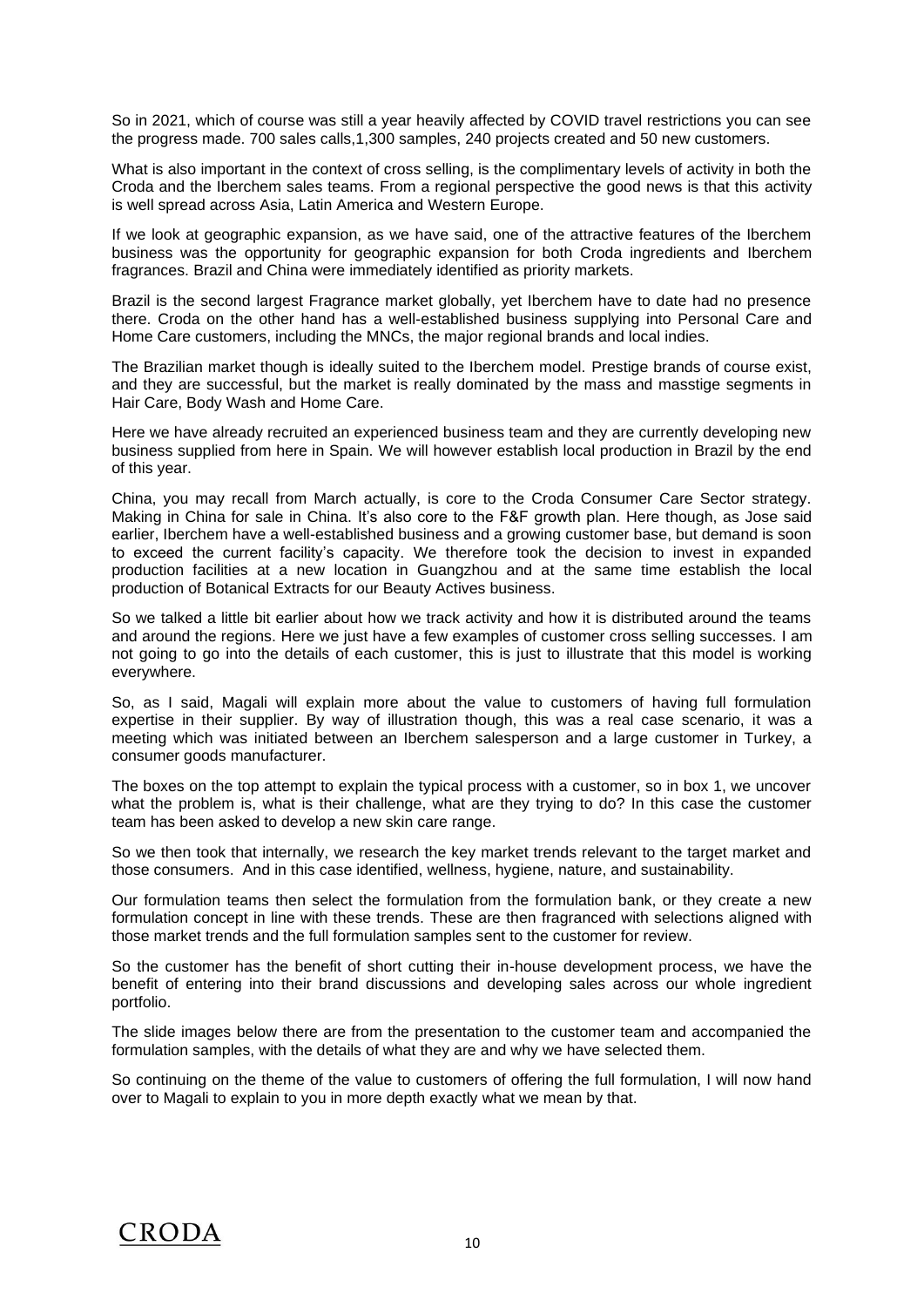## Full formulation capability

## **Magali Bonnier (Research & Technology Director, Croda)**

Thanks Richard. Since we are talking about formulation let me explain briefly where the magic starts.

Depending if a customer request is for a leave-on product or rinse-off, formulators will be selecting a surfactant, emulsifier, or detergent, then adding on emollients and water of course plus a thickener to adjust the viscosity of the formula.

This first category of ingredient is known as the functional ingredients and constitute the main part in terms of percentage weight.

Actives ingredients are the most valuable one as they allow formulator to fulfil claim effect such as SPF for a sun care product or active for anti-ageing claim or hair-scalp treatment.

Last but not the least we have fragrance and aesthetic ingredients. Those ingredients have the capability to elevate your formulation to the next dimension of sensory that will delight consumer.

On the right corner I wanted to show a recent advertisement made by a premium brand that highlighted the art and science needed to make a good formulation. The ad is referring to les orfevres de la formule that mean goldsmith of the formulation which highlight unique importance of the formulation in a product. It was also the first time I started to see some marketing focus on formulation capability as a point of differentiation.

Anyone can now easily understand the complexity of selecting the correct ingredients to achieve the brief, and Croda having a large ingredient portfolio in each of category it is sometimes tricky to know where to start.

Of course, we are regularly sharing this knowledge with our customers by organising Formulation Academy which support our positioning on technical excellence and premium specialty ingredient manufacturer.

So selecting the right ingredients and mixing them all together is only one side of the picture for a formulator. There are 4 follow up key stages.

Stage 1, we need to check if the blend is robust enough and giving a correct colloidal structure as it relates to texture feel and ease of getting product outside packaging. This formulation technology is mainly driven by functional ingredients, as I mention previously.

Stage 2, we need to prove that active ingredients are performing according to the claims they promised to deliver. For example, we generate advanced hair combing data for a conditioning effect or a full in-vivo technical dossier if it is an anti-ageing active from Sederma.

Now come the part that is more related to consumer experience in stage 3. We have to make sure that the formulation can live up to the consumer expectation, so via sensory data or hair salon consumer testing we evaluate that the final texture fit the brief.

Last part but not the least, it is to make sure that the addition of fragrance will not destabilise the first part of the formulation technology. Perfumers are highly trained to create lovely scents but also to design fragrance that have a minimum impact on the formulation while delivering the fragrance performance for each stage of the product use.

This full process is allowing us to offer the full benefit of a formulation to our customer because we understand the synergy of each ingredients-fragrance on the consumer experience.

We carry this expertise via a global network of innovation centres capable of developing prototypes for each regional customer and we monitor trends to suggest best combination of ingredients to achieve the best formulation within local regulation constraints or for sustainability credential.

Simply said I remind new chemist joining technical team that our role is to make sure that we are selling the dream while optimising the ingredients complexity to avoid any nightmares.

I wanted here to share with you an example of how we synergise the formulation and fragrance. We choose an example of recent customer work that Richard mention previously. The inspiration of the

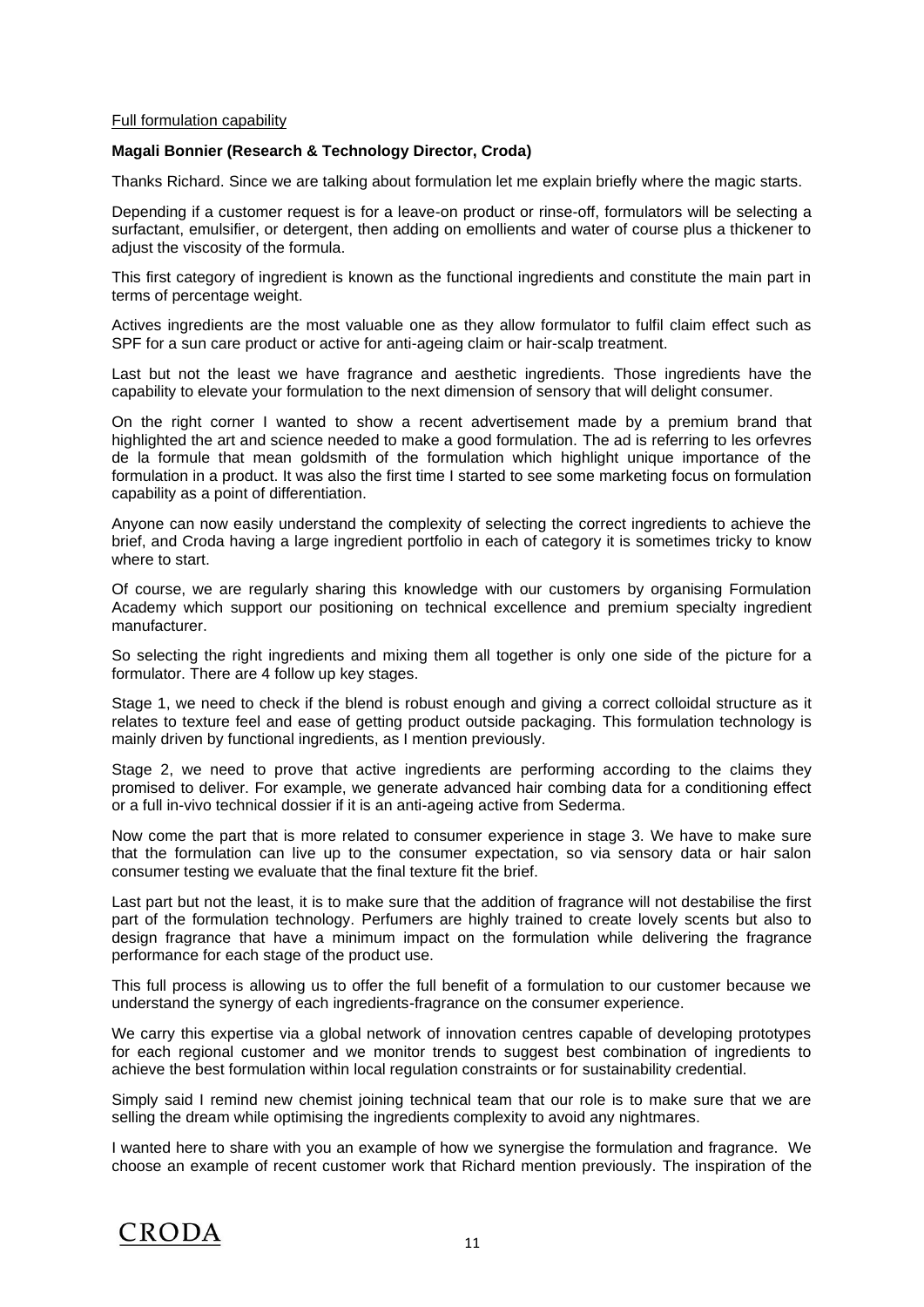formulation is from Korean trend where you apply a mask cream overnight to remove fatigue signs and refresh your face ready for the day ahead.

As the customer is located in Turkey, we first had to modify the ingredient selection to comply with local regulation and texture preference.

Following previous process, we have highlighted in purple the functional ingredients that form the central part of the formulation. Then add on the active parts that are supporting and delivering the claim of anti-fatigue with Sederma & Crodarom ingredients - highlighted in green.

Finally come the fragrance to olfactively reinforce consumer experience and support the claim. Iberchem and Maria and her team have selected three types of fragrances with different composition. The two fragrances on the side Night Therapy and Night Repair are designed for oily or dry skin so that a smell that conveys efficiency will enhance the consumer journey. Otherwise in the middle a consumer with normal skin just expects a reinforcement of the main purpose for buying this product such as comfort.

By combining the talent of our formulator and perfumer we bring the best out of each player and reinforce the sensory journey that we are proposing to the consumer.

By the way, those three products that are composed of the same formulation with different fragrances will be display during the Iberchem tour so you will be able to test it, smell it and I value your feedback.

Finally, I could not finish that formulation description without giving you little sneak peak of what could be innovation in the field of sensory and consumer. Thanks to recent neuroscience progress, we are capable now of measuring the impact of various texture applied on skin at the emotional level.

When this is associated with the emotion that perfume brings to cosmetic it will unlock innovation around emotional cosmetics and well-being claims. So neuroscience applied to cosmetology will allow new types of claims for different textures and fragrances, and that will open up exciting opportunity for Croda in future.

We have explained how we are leveraging our functional and actives ingredients with Fragrances, now we will explain how the creation of the Formulation Academy and our formulation capability will support the growth of ingredients across the Personal Care portfolio, that as we mentioned represents today around 70% of the business in value.

Croda has accumulated a depth of formulation expertise across all applications. In the past we focused on creating stable formulations that supported primary claims such as skin moisturisation or hair conditioning.

Lately, we have worked hard to understand the sensory aspect of cosmetic and formulations and how that affects the consumer journey. With this knowledge we supported customers to solve formulation challenges, we use formulation data to work on claim substantiation and to start a conversation with our customers about ingredients.

What has changed after the acquisition of the F&F business is that we have a complete formulation capability and have a unique positioning by being able to provide a range of about plus 1,500 market ready formulations across skin, solar and hair applications areas.

This full-service model is very interesting to small indie brands but also to more consolidated medium size brands but for different reasons. The indie example from the left, these are small and very agile companies, marketing and value driven often with limited formulation capabilities. Croda can help them proposing ready fragranced formulations with the right sensory that reflects the company values, with appropriate claims and regulatory guidance. We will not sell the ready-made formulation but can provide advice on contract manufacturers. Croda will sell the ingredient to these companies in fact.

For better established brands, example on the right, we can support them in a different way, to diversify the brand offering by expanding their product range and adding new claims for existing ingredients. This brand just started just making face masks with strong marketing stories. Now they are moving into skin care with formulations full of Croda actives that we will sell directly to them.

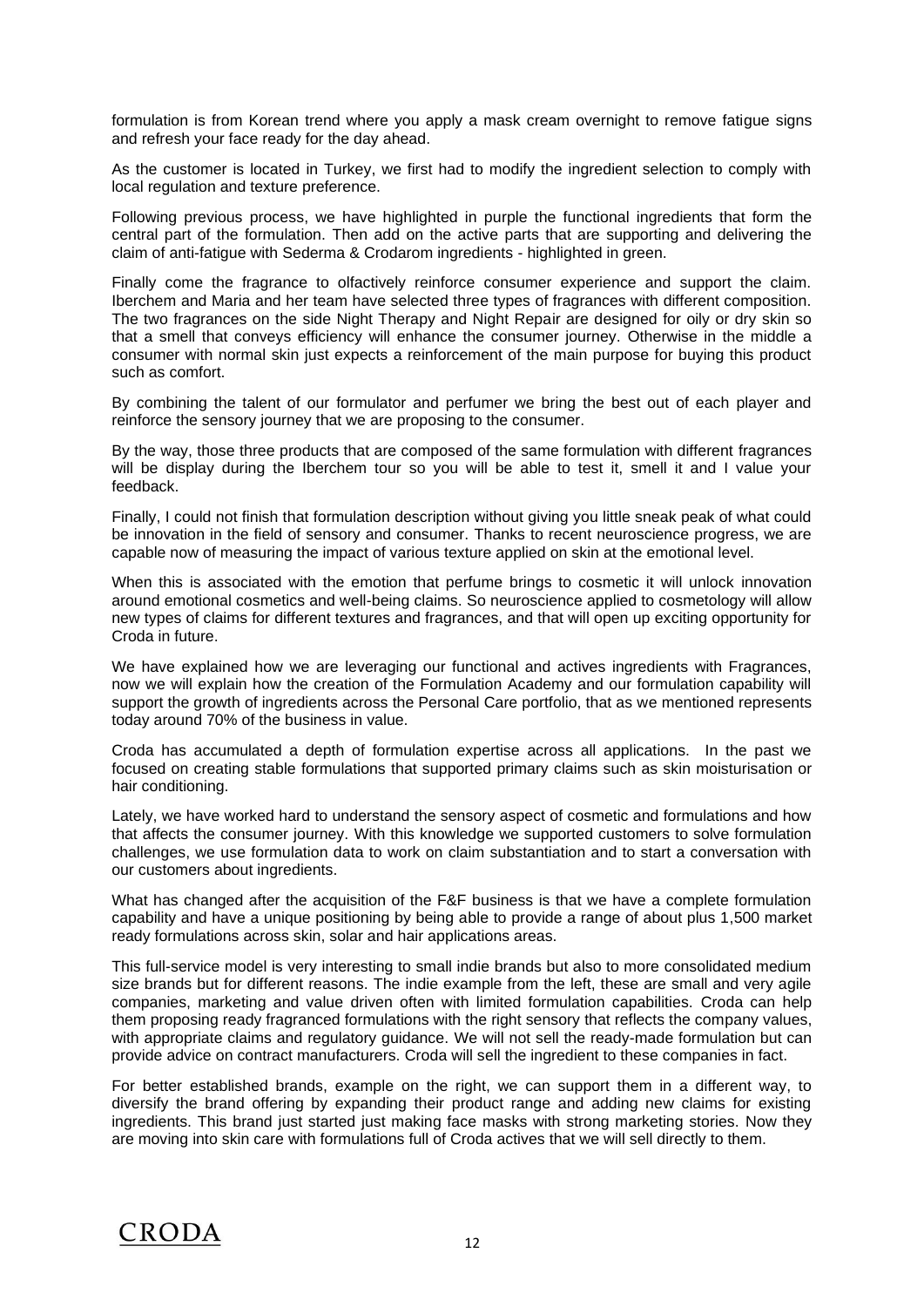Two different types of customers that we will serve in a different way, but both will be taking advantage of our formulation capabilities.

To conclude Richard and my section about sales synergies and formulation capability. We continue to see exciting opportunity for continued geographic expansion taking fragrances into new markets and Croda into Emerging Markets. There are exciting cross-selling opportunities between Croda and Iberchem, leveraging the different customer bases.

And finally, our full formulation capability is a strong differentiator for Croda to deliver performance, captures the power of sensory and emotions to add value to customers.

I will hand over the floor to Alexandre to talk about Parfex.

#### Parfex growth plan

#### **Alexandre Levet (Sales Director, Parfex)**

Good morning, everyone. Introducing myself, Alexandre Levet, so Sales Director at Parfex for the last 10 years, 20 years in the industry, and now one year in the Croda Group.

As a small introduction to Parfex and to who we are, we are showing you a small video.

#### *[video played]*

So to go a bit deeper into the explanation. As shown in the video, the company has been created in 1985, so exactly like Iberchem, but with a different goal, more focus on Premium Skin Care and Fine Fragrance. Operating with a similar share between Europe and Middle East and a smaller operation in Asia as you can see on the graph.

We are using the great platform of Grasse to formulate and promote, natural and sustainable formulations to our customers across the world, especially into Premium Skin Care, working for famous houses where we are having a strong and dynamic growth those years.

Operating nowadays into 50 countries, providing tailor-made solution to our customers into the Fine fragrance industry, which is representing half of our portfolio, creating fragrances adapted to the region and culture where we operate.

The company is now counting 100 employees and looking forward to increasing its resource in Grasse the cradle of Perfumery, thanks to new ownership. Parfex is combining the French, Grasse made, traditional values, with a modern approach, we were one the first company to implement robotisation into our production, and as well, one of the first to reach 90% automatisation. A great step forward for the flexibility and speed to market, as we are able to produce into five working days, exactly like Iberchem and capable of delivering, for example to Asian customers, faster than some local facilities.

So here is a focus on Parfex growth plan, how to deliver. So as you can see on the graph, the former management of Parfex was having a conservative approach, we have achieved an average of 6% growth between 2015 and 2021.

So now being part of Iberchem, we will be able to apply their ambitious way of developing the business, developing the structure, which already started some months ago and we can already feel the difference, having a strong Q1 2022 compared to previous years.

This is just the beginning, our ambitious plan is to deliver €40m turnover in 2025, with a stronger activity in natural formulation and keep increasing our presence into the Fine Fragrance market, which will help us to increase our EBITDA margin.

To support this ambitious growth plan, we are tripling the size of our facilities in Grasse to be able to deliver more made in France fragrances to our partners worldwide. This next slide will talk in more detail about how we will accelerate our growth rate.

So now how to deliver the plan. As explained, we will use the Iberchem methodology, we have already increased our resources, with some small capex to expand our capacity, as well as increased our team by 15% in Q1 2022. These first steps helped us to be on plan for 2022 so far.

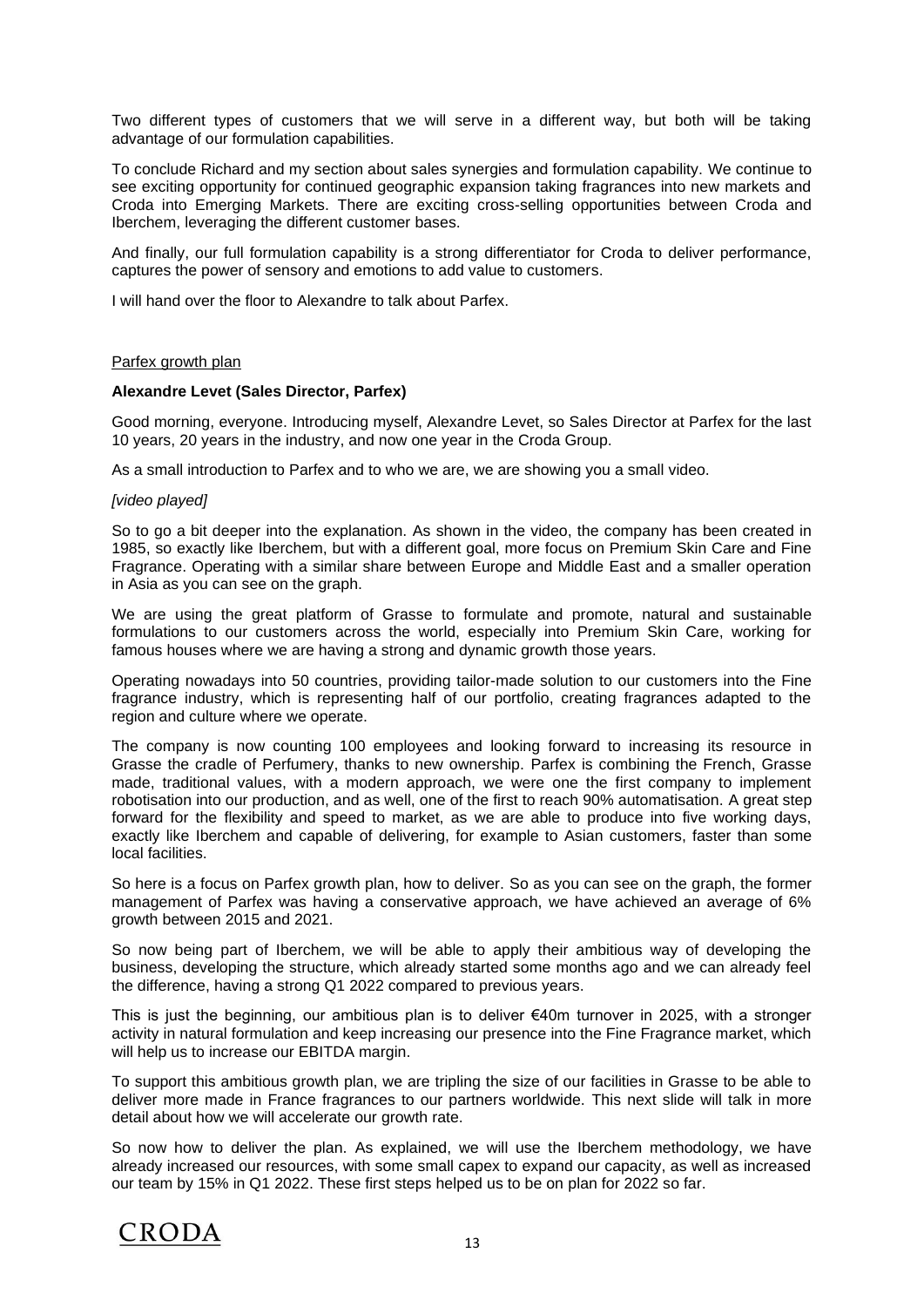Now to reach €40m, to deliver the growth, we will proceed with five steps,

So number one, we are starting to capitalise on combined selling network to drive growth in new geographies from 50 countries where we are today to 100 countries where Iberchem is.

Number two, utilise Iberchem manufacturing network as well to produce Parfex Fragrances across the world, which was a major issue for us in the past to stay on the core list of our premium customers, this is another limit that have been unlocked thanks to this acquisition.

At the same time, we have an ambitious capex plan for our Grasse structure, which will multiply by three the capacity of our installations, while increasing our robotisation rate, to keep our speed to market and a high-level service to our existing and future customers.

Number three, we are leveraging Croda reputation and relationships to access more premium end customers to Increase Fine Fragrance and Premium Skin Care offering through creative codevelopment into Europe and North America.

Number four, we will push our developments into natural certified formulations, biodegradable and 100% sustainable formulations called at Parfex, nat2nat; which is a great alternative for our customers who are looking for sustainable solutions for their product and showing their concern for the young generation.

Number five, we will facilitate the R&D harmonisation of the raw materials across the operations, as explained by Magali, and will leverage the raw material purchasing between the production sites. In addition to that, we are implementing common SAP system, which is a super structuring tool for Parfex, and it will facilitate the synergies within the F&F division.

I will now hand over to Guillaume and he will explain how our natural origin formulations fit into the broader sustainability strategy for Flavours and Fragrances.

#### Consumer sustainability benefits

## **Guillaume Audy (Sustainability Director, Iberchem)**

Good morning, everyone, I am pleased to say that Iberchem has made significant progress in sustainability since we officially launched our programme two years ago.

Given the nature of its products and its presence in Emerging Markets, the Fragrance division has great potential to contribute to Croda's Climate, Land and People Positive strategy.

So let's start by exploring how fragrances can advance Croda's ambition to become climate positive.

First on the list are Parfex' bespoke nat2nat renewable fragrances, which perfectly complement and enhance Iberchem's Green Future portfolio of sustainable products. Very quickly, we have created the Green Future portfolio to help our customers choose which sustainable Fragrance suits best their needs. We have for instance vegan and biodegradable fragrances, and fragrances made with upcycled ingredients. We also have cosmos Ecocert fragrances, which are in a nutshell, certified natural organic fragrances.

Finally, we have our high intensity fragrances, which are based on the principle of fragrance compaction. As they are more concentrated, they use less energy during production and reduce packaging and even carbon emissions during transportation. Those are a perfect alternative for companies looking to address their Scope 3 emissions. We are also about to start working with Deloitte to quantify the benefits of these fragrances.

At the beginning of the month, Iberchem launched Vernova caps, its own biodegradable fragrance encapsulation technology. Iberchem is only the second company in the industry to offer such capsules. Our Fragrance Technology director, Michael White and his team are also about to launch Vernova pure, a biodegradable version of our malodour neutralising technology.

In terms of operations, Iberchem recently achieved for the second year in a row the zero-waste certification at its head office. We are also on our way to renewing our ecovadis certification.

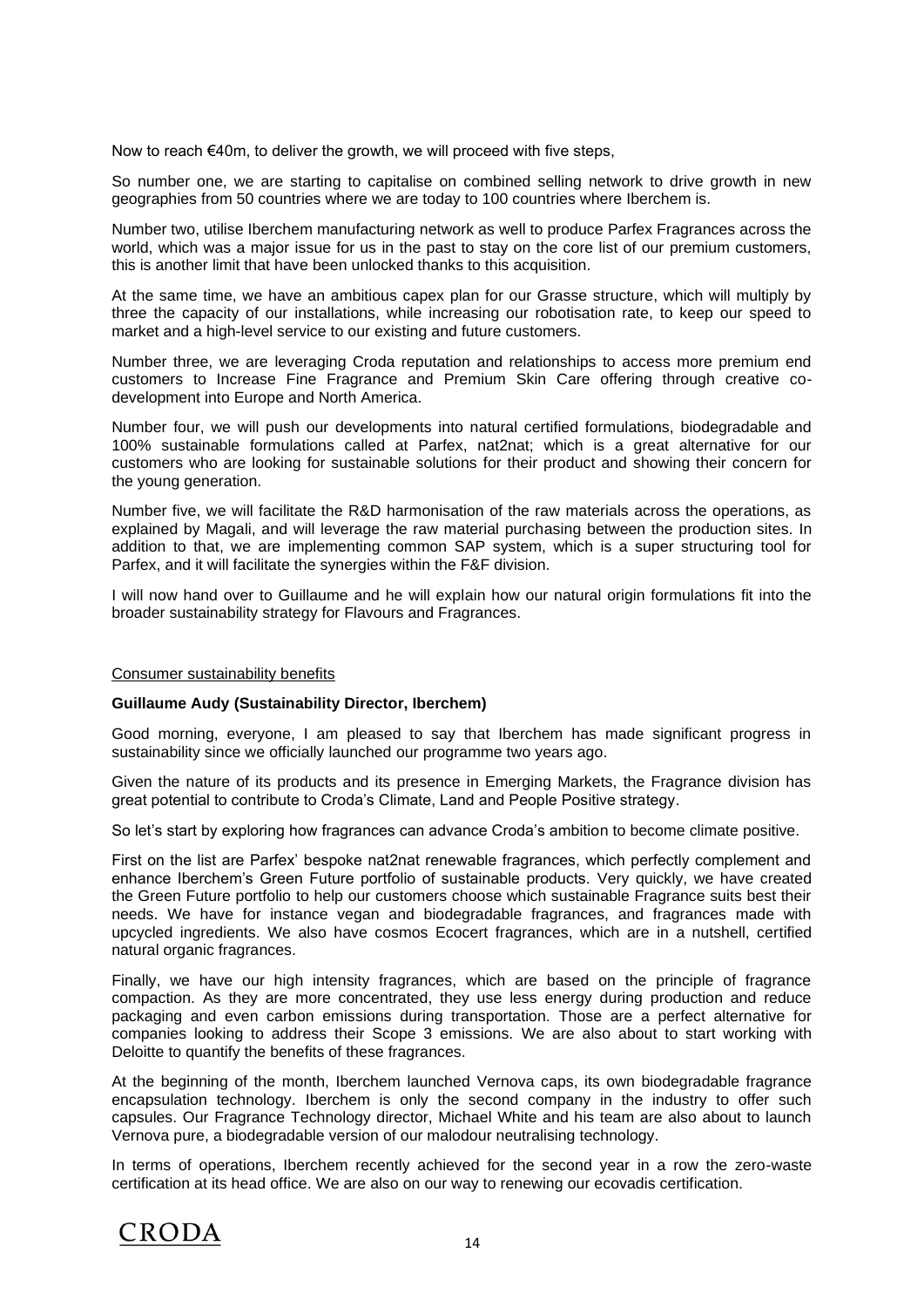Finally, we are currently working on a coding system on our SAP platform to offer our perfumers some guidance at the time of formulating a fragrance. I won't lie to you; it is laborious work as our perfumers work with over 3,000 ingredients. Still, for them to know with a simple click if an ingredient is, for instance, renewable or biodegradable, will be extremely helpful to be more agile when creating sustainable scents.

Let's move on to the second part, how Iberchem has the intention of becoming the most sustainable Fragrance company in emerging countries and contributing to Croda's ambition to become People Positive.

One of the most important things that I recall from my studies at Cambridge Institute of Sustainability Leadership, is that when it comes to sustainability-related issues is that yes, we are all in the same storm, but no, we are not all in the same boat.

So I think it perfectly illustrates why I believe education is crucial for Iberchem given its presence on Emerging Markets, and why I can expect a faster response from the segments addressed by Parfex and, finally, why Parfex plays an important role in accelerating our progress in sustainability.

So before selling tonnes and tonnes of biodegradable fragrances, Iberchem first needs to go on an education journey with many of its customers. As you can imagine, biodegradable fragrances are not a top priority in countries such as Nigeria or Ethiopia.

Therefore, we are currently working on an internal education programme, to make sure that all our employees, and especially our sales team become sustainability ambassadors. For them, just like I'm doing today, to transmit why we must switch to sustainable Fragrance alternatives.

Then, as you can see on the screen, what's left for us to do is define commercial opportunities, create tailor-made solutions, and define some KPI to measure our success.

Obviously, a company cannot aspire to become a sustainability leader only by selling sustainable products. We also need to be involved in the communities where we operate. Thanks to Croda, we have definitely accelerated this part of our programme by integrating for example Iberchem in Croda's STEM educational activities.

Also, thanks to a grant from the Croda Foundation, we are now working on a project in South Africa that aims to benefit unemployed blind and partially sighted people. This beautiful project will skill young blind people. Training will be provided for about 40 individuals to set up and incubate at least 10 micro-entrepreneurs and also will place at least 20 participants in development programmes.

In parallel, Iberchem continues its collaboration with the NGO SOS Children's Villages. For instance in 2019, we provided drinking water to Kelafo in Ethiopia after the village was flooded. More recently, we also helped reduce the digital gap in education during the pandemic, also with SOS Children's Villages.

So those are just some examples of the many initiatives we currently have, and our intention is to increase such actions in a near future so that we can become the most sustainable Fragrance company in Emerging Markets and become People Positive.

So back to you Richard.

## Summary

## **Richard Butler (Senior Vice President, F&F)**

Okay, so Guillaume and Alex thanks very much for giving us that deeper introduction to Parfex first of all, and also of course the evolving importance of sustainability to customers and climate and communities. All projects very in line with Croda's own Climate and People Positive commitments

So now it just leaves me to summarise just a few key messages. Just to return to the business plan. We have the ambition to grow to €400m worth of revenue by 2025, we are on track to achieve this.

Jose and Maria Angeles have given you insight into the standalone Iberchem business model and why it has been so successful. This is the foundation of the plan.

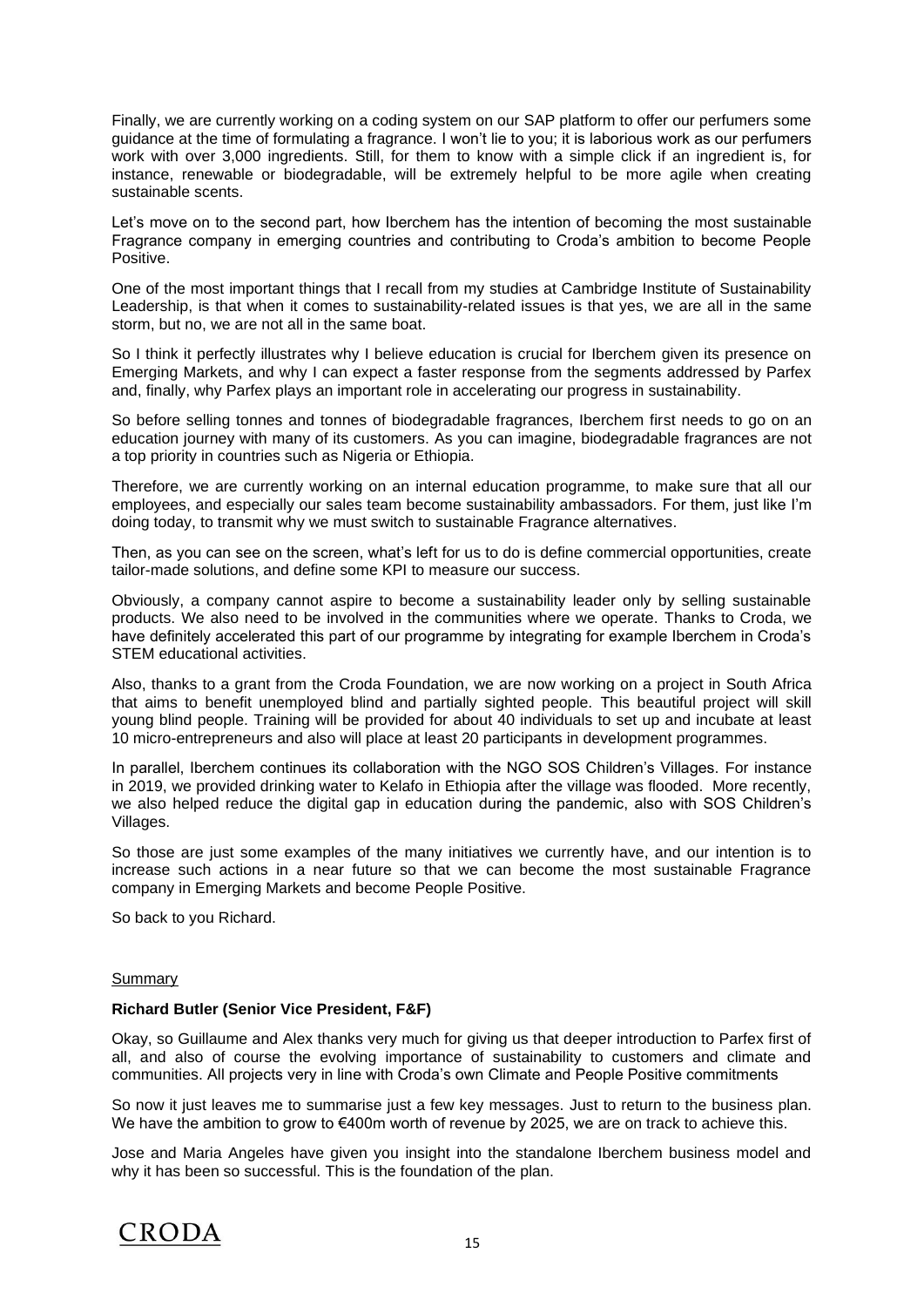Magali and I, we spoke about the synergies we are seeing from cross selling, geographical expansion, and our unique ability to work with customers on every part of the formulation.

Alex and Guillaume have explained why the acquisition of Parfex is an invaluable addition to the Iberchem brand and how it will help us further our sustainability positioning.

So finally, just some key takeaways, from this morning's presentation. We have a very strong market differentiation – we are unique in what we can offer. We have an agile business model with an extensive portfolio of Fragrances and ingredients. We have a global R&D capability driving innovation in both ingredients and Fragrances. And our customer proximity underpins our speed to market.

So we have a robust business plan based on exciting organic growth trajectory, further upside from sales synergies and our leveraging Croda's full formulation capability.

We are now very happy to answer any questions that you might have. So thank you for your attention.

## Q&A

## **Charlie Webb (Morgan Stanley)**

Hi. Just a couple from me to start then. First, just on pricing, a lot of discussion within the F&F space around pricing in the current environment, so I'm just interested to hear what you're seeing there, what you're doing to tackle some of that inflation, and how we should think about that when we think about the margins looking forward, and your ambitions there.

#### **Richard Butler (Senior Vice President, F&F)**

Okay. So, I'll just make a quick comment and I'll hand over Jose, perhaps, to go into a bit more detail.

So, yes, you're absolutely right. I mean, the F&F industry, along with pretty much every industry at the moment is being impacted by raw material inflation, energy, freight and everything else. So, we're not immune from that.

We have gone to the market with price increases in Quarter 1, and we're achieving traction with those as well. But, Jose, I don't know if you'd like to comment a little bit further?

#### **Jose Balibrea (Managing Director, Iberchem)**

Thank you, Richard. So, that's a very good question actually. So, we are not far from the level of inflation that some other industries are suffering. So, last year, 18% increase in cost in general in raw materials.

But, typically, our strategy in Iberchem has been slightly different because we are not that much focused on recovering gross margins so quickly. So, our capability to move cost through selling prices is more in grabbing new customers actually because, typically, we have been a challenger. So, this provides us an opportunity to penetrate and to have more customers.

Those who are more resistant and being focused in the Tier 1 players, now, they want to open the door to Iberchem because we remove complexity and we provide more competitive solutions, if you allow me to say. So, actually, this is a very important point.

The other point is – we mentioned before in the slide – that we have a very fast and agile  $R&D$ process, and we launched basically 280 new codes per month. So, we are not using increased sale prices on a quarterly basis as the rest of the Croda family does, we did it earlier this year, but every month we have a natural hedge because every new product, the cost price is already updated and the mark-ups as well.

So, I would say that there is a very important portion of our products that have a natural hedging in terms of cost and margins.

## CRODA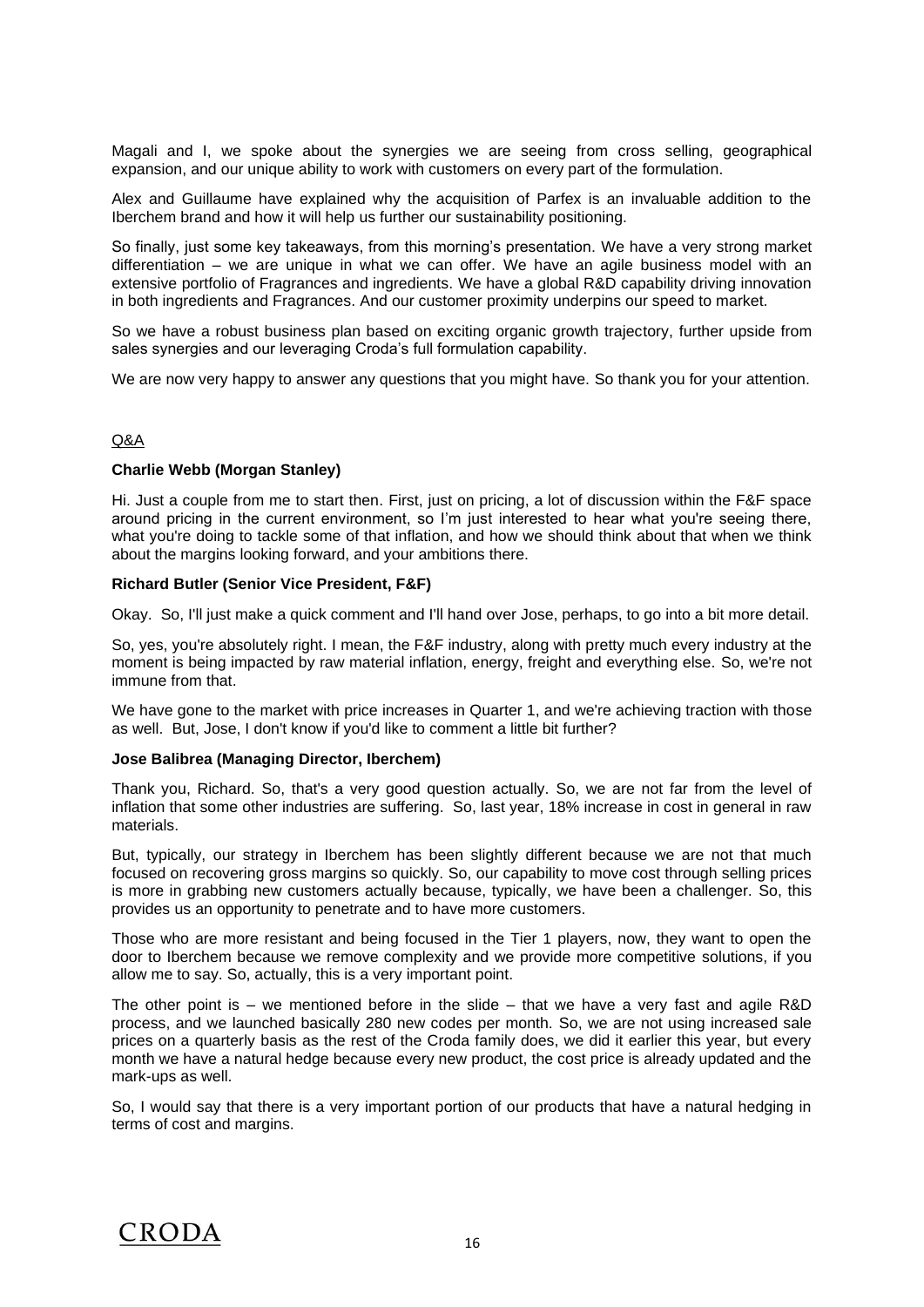## **Charlie Webb (Morgan Stanley)**

That's really interesting. Thank you. And maybe just one for the Iberchem team, you know, how have things changed since Croda's come in? You know, what are some of the tangible things you've seen from that kind of change in ownership? And, yeah, when we talk about those sales synergies, can you give any kind of examples of where that is opening doors or where you are seeing that customer cross-selling?

## **Jose Balibrea (Managing Director, Iberchem)**

Obviously, the ownership has changed a lot. I mean, it's not the same to be in the hands of private equities. That was amazing. It was a very successful story, as we mentioned before. For the managers, for the ones that have part of the equity and things like that, that's great.

Sometimes, every five or six years, you go for this investment process, there's an increasing level sensitivity across the company, you know, because you are going to be part of another private equity, another owner. I mean, after reaching some kind of maturity, we are part of a much larger platform for an indefinite period of time. So, I think people are really, really happy. Actually, we mentioned that, in this investment process, we, the managers, were the ones supporting to be part of Croda.

And the second part of your question is, yes, of course, there are some differences between Croda and Iberchem. But, at the end of the day, the attitude to customers and the customer-driven orientation of Croda is very similar to Iberchem. And I would say that most parts of the differences are in the geographic exposure or geographic opportunities because we are 80% in Emerging Markets, and it's completely different to be working in Nigeria, the Ivory Coast, than working in France and Germany, obviously.

So, this is the level of flexibility that are getting and, you know, to be true, the honeymoon is over, and we are super happy to be a part of Croda because it's a very light-touch integration, and this is a very smart move. It's not an integration, it's a coordination. It's a cooperation to get the best of the two worlds.

And you also mentioned opportunity to – I mean, an example of synergies, yeah, for example, we have a nice customer in Jordan who is doing, kind of, home care products, for example, and, in an exhibition in Dubai, Richard and myself, we were there, and we introduced this customer, and now this customer is buying from Croda. This is one of the blocks that Richard mentioned before that is those markets where Iberchem's presence is stronger than Croda. It's very important actually, and this a very good example. Thank you.

## **Charlie Webb (Morgan Stanley)**

Brilliant. Thank you very much.

## **Mubasher Chaudhry (Citigroup)**

Hi. Just a couple of questions, please. The first one, a bit focused on numbers. So, you talked about the €400m of foundation by 2025. If I back out the €40m from Parfex and €48m of synergies, you kind of get left with a low double-digit growth rate on the organic side of things to get to the €400m. Anything that's making you a bit more cautious versus the long-run track record of 15% CAGR? I think that was on the one of the slides there you put. Just some comments around those, or was it just conservatism? I'm trying to see where the market heads. That's the first question. I'll come back to the second.

## **Jose Balibrea (Managing Director, Iberchem)**

So, if I understand properly, you said how comfortable we are with these expectations, right?

## **Mubasher Chaudhry (Citigroup)**

Or the conservatism around going from mid-teens growth rate for the last, I think, decade to forecasting a 10% to 11% growth going forward. So, kind of, the drop in the growth.

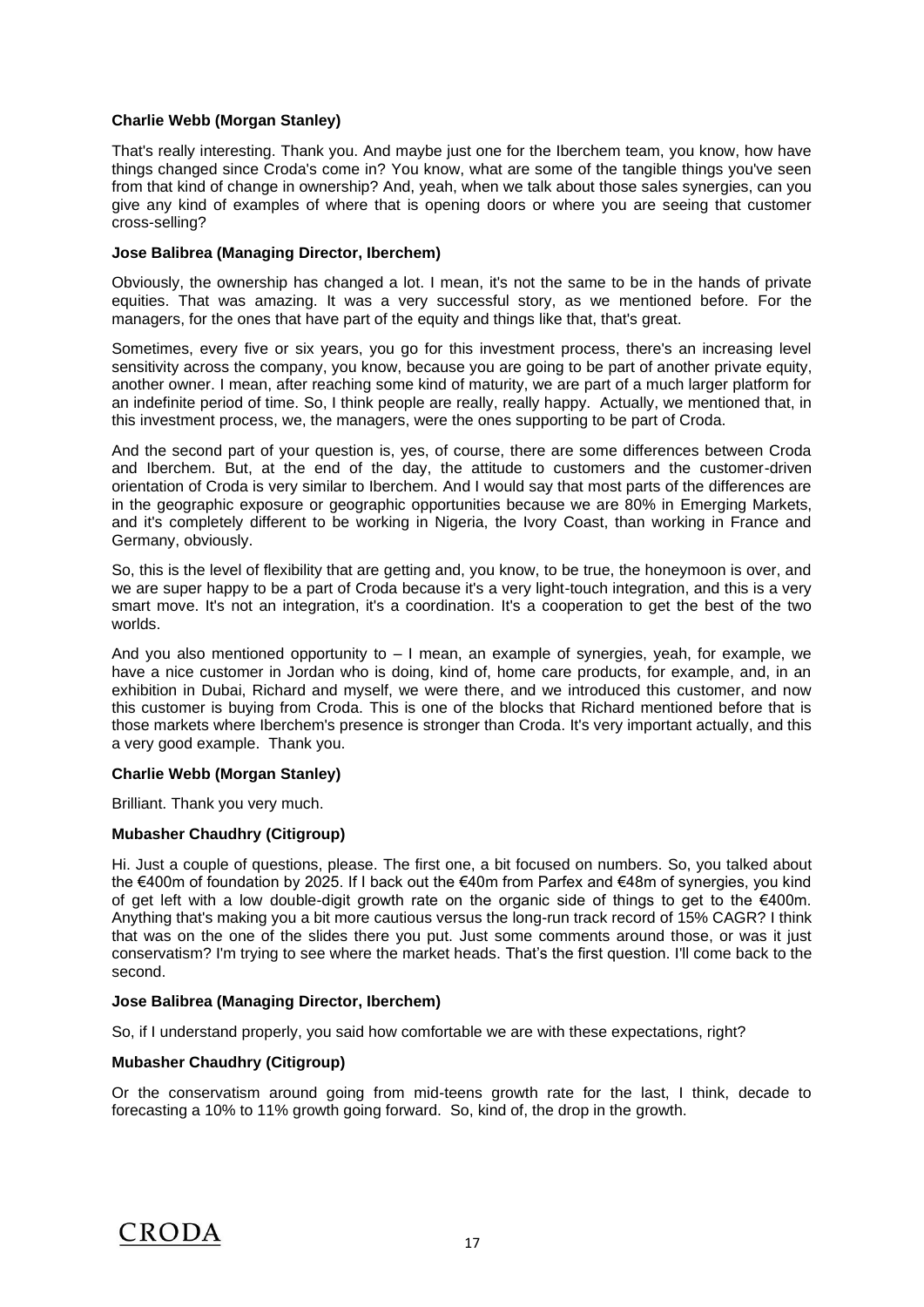## **Jose Balibrea (Managing Director, Iberchem)**

I mean, if you look at the slide, the average CAGR growth of Iberchem has been around 15%. So, basically, in this business plan that we have to reach more €400m in 2025 is very consistent. The organic growth is very consistent with the historical record.

It's slightly different in Parfex, it's true. Slightly different because their attitude, the level of investment was completely different. I mean, the previous owner was very conservative in terms of capex and new recruitment.

So, I don't see any change in Iberchem. I see, yes, from single digit to double-digit growth in Parfex, but we did it in Iberchem. You know, when I joined, Iberchem was exactly the same size as Parfex, and we did it because we increased the levels of investment in capex and in resources.

And the third piece of this business plan, of course, is synergies, cross-synergies with opportunities, geographic synergies in both sales. I mean, selling Iberchem products through - by the Croda network or by selling Croda products through Iberchem. So, I think it's a very good system to be in.

And, today, after the report in the first quarter, we are very confident, and we are on track dispute the macroeconomic conditions. So, we are on track with budget.

## **Richard Butler (Senior Vice President, F&F)**

If I just add a little bit, the €200m to €300m is the organic part, and I think that's consistent. So, within that 15%, we've typically seen, you know, something around 10% growth organically per year. And then you've got the acquisition and the synergies on time. So, I think, overall, yeah, we see it as consistent with the historic growth.

## **Mubasher Chaudhry (Citigroup)**

And the second question's around, I think it was slide 30, you talked about the 6,000 customers which are available to cross-sell. Is it fair to assume that all 6,000 are available to be, kind of, penetrated for the cross-selling? I guess I'm trying to get a segmentation between what the easy wins are and how many of those customers are naturally never going to be penetrated. I'm just getting a truer market opportunity for those 6,000 customers.

## **Richard Butler (Senior Vice President, F&F)**

Correct. So, when we were looking at the model we put together, the growth model in the synergy assumptions, actually during the acquisition process, so we took those 6,000 customers and we assumed a certain rate of penetration over the time period. So, do we expect to gain 100% of those 6,000 customers? No, of course we don't. We don't. But there are some that are more valuable than others.

I think what encourages us the most though is, as I said before in some of the slides, if you look at the markets where we're really trying to accelerate in, like Western Europe, North American in the future, we have a very strong brand presence there already. We have great contacts in those customers.

So, our ability to just pull Fragrance into the discussion that we're already having with customers is very strong. And, you know, as Jose said a minute ago, we're already seeing great examples of that happening, where doors are being opened, we're being involved in a full formulation discussion there, so not just the ingredients, the Beauty Actives or the Beauty Care products, but also the Fragrances as well in that discussion.

The work is handled in different parts of the company. You know, work is handled in Iberchem, or Parfex, or it may be in one of the development labs in Croda, but the synergy model that we assumed would be delivered is playing out as we thought.

## **Mubasher Chaudhry (Citigroup)**

Sorry, if I just squeeze one last one – I think you mentioned that Iberchem's not been Brazil and you're expanding in that market, and you talked about how attractive that market was, any particular reason why, historically, you've not gone into Brazil?

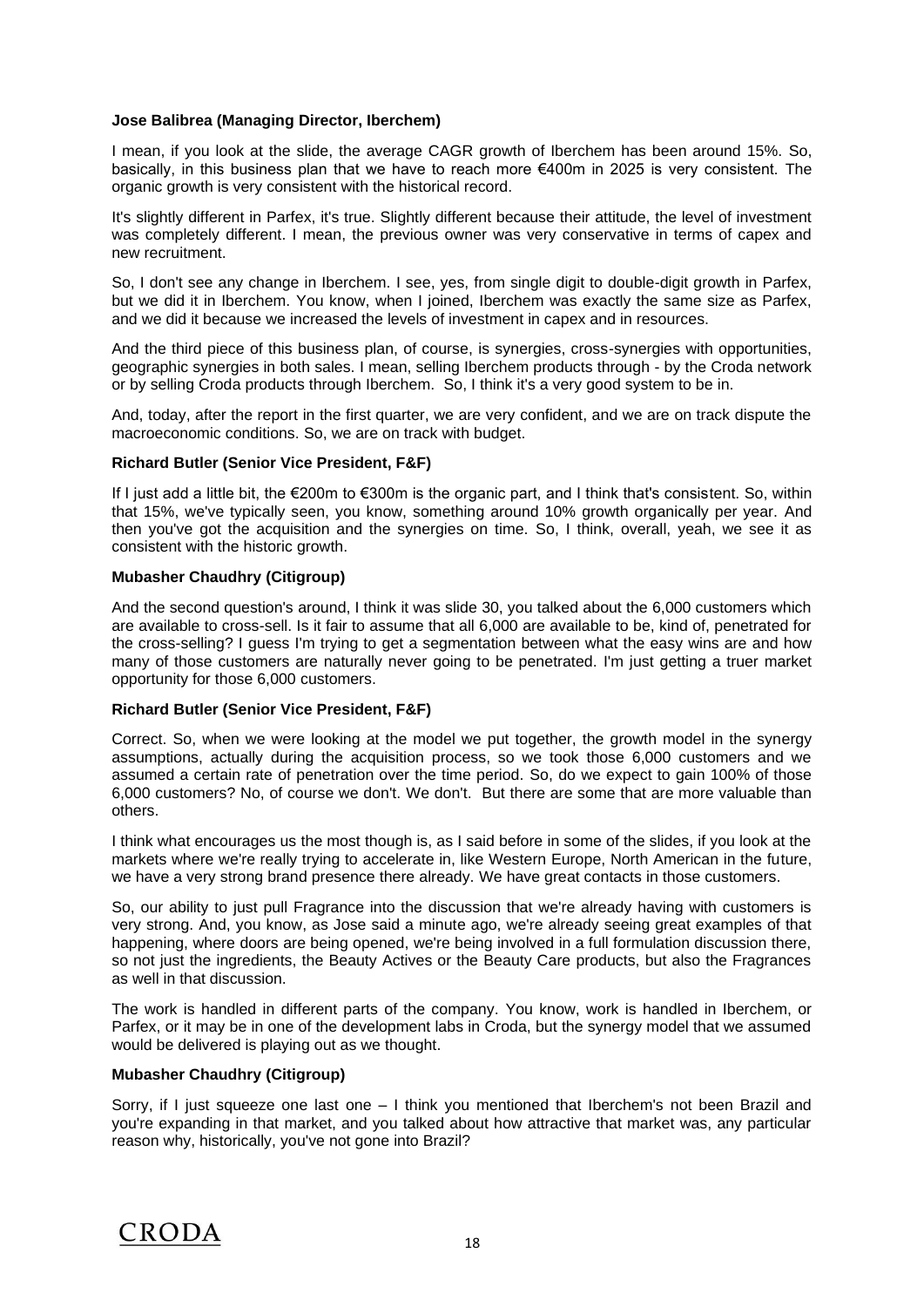## **Jose Balibrea (Managing Director, Iberchem)**

You said why are we not present in those markets?

## **Mubasher Chaudhry (Citigroup)**

Historically, yeah.

#### **Jose Balibrea (Managing Director, Iberchem)**

When you have limited resources, you need to have some priorities when you are not getting resources. So, in the very early years, we found that going into those markets in Africa, the Middle East, was more successful than fighting in Spain and France against some big multinational. So, historically, we thought that the level of penetration in those markets was easier or more efficient I would say. That was the historical reason actually.

#### **Mubasher Chaudhry (Citigroup)**

Thank you.

## **Charles Eden (UBS)**

Hi there. Just two questions from me. Firstly, on the sales breakdown of the double-digit growth you expect across Flavours, across Home Care Fragrance, across Personal Care Fragrance, is there a big difference in the growth you expect across the three sub-sections of the business?

And then my second question is in terms of employee retention. Obviously, your management team are very clear, successfully. Is that true all the way through the business? So, I think about your lab technicians, your perfumers – is the same or is there a risk you lose to the Tier 1? Can you compete on salaries, etc, etc? Thank you.

#### **Jose Balibrea (Managing Director, Iberchem)**

Thank you. So, the first question is very interesting. I mean, I think that 2020 and 2021 is a perfect example of how the company has such a level of resilience because, to be honest, I never saw such a negative environment against the Fine Fragrances category.

So, one of the slides we mentioned this morning, we described that we have a wide product portfolio in the company. So, for example, in this particular period of time, Flavours grew more than Fragrances in general, for obvious reasons. Fine Fragrances and Perfumes were affected because social distancing and travelling restrictions is obviously against that. But Functional Fragrances and Hygiene products, booming, you know. I mean, we have a very clear view that we can grow across categories, all of them, and, historically, it has been like that.

Of course, in terms of R&D, it's important to mention, and you will see today in the site visit, that, in terms of percentage, we invest more resources in Fine Fragrances than in the rest of the categories because there is that trickledown effect from these new launches to the rest of the products. So, for example, new trends that we are capturing in Fine Fragrances are coming down to some other categories of Home Care and Hygiene products, you know.

And then the second question, also very interesting. So, after 20 years, every 5 or 6 years, going into this investment process, it was great for the Management Team, but, if you become part of any of the four Tier 1 players that Richard mentioned at the very beginning of the presentation, you lose your identity. You are no longer with the same level of accountability and the same level of freedom in terms of creation, in terms of – we talk about perfumes or flavours, you are no longer the same.

So, for example, in our case, we could have been – the boat to Africa or Europe or all in Spain, for example, we are part of this kind of platform. The smart move of Croda with Iberchem has been a very light-touch integration with only integrating the basic parts of the organisation, but freedom to run the business in terms of commercial and creation. That's why. You will talk to our perfumers today and you will see that they are really, really happy.

So, after 18 months, we didn't lose a single person in the company. Actually, it's exactly the opposite. There is an attraction effect because we are now part of Croda.

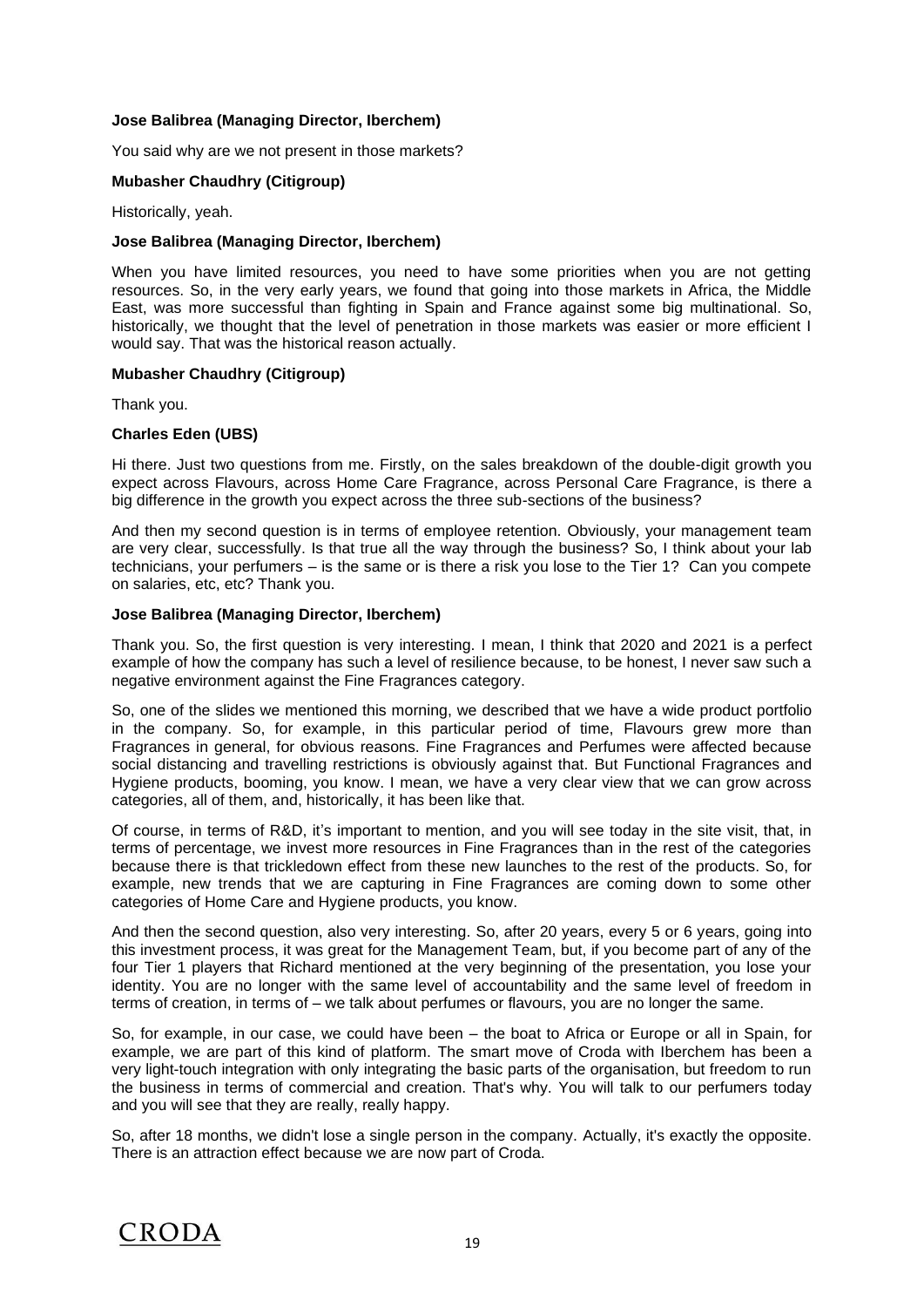## **Matthew Yates (Bank of America)**

I have a question around the combination of the two companies and, in particular, how you are allocating extra capital to the business. So, I guess, Jose, from your perspective, it's hard to view a business that's grown so successfully as being underinvested per se, but, still, if you had access to more capital, was there a pipeline of projects you would have liked to have done which you're now being allowed to do within the Croda organisation?

And, Richard, technically, when you think about the synergies, the sales synergies and how you create value for people, customer cross-selling is obviously one but, actually, putting the balance sheet to work and deploying this capital to open new sites, hire more people, do we capture that just within the organic growth, this double-digit organic growth, or how do we distinguish between what's organic and what's a sale synergy when you're investing in a business?

## **Richard Butler (Senior Vice President, F&F)**

So, if I just answer the last question correctly. So, in the organic growth model that we've got, that is based pretty much on the resources that we had at the time of the acquisition and projecting those forwards.

So, yes, there would be more capital deployed for geographic expansion – Brazil, China – with the examples that we've given as priorities. Will there be others in the future? Yes, to accelerate that organic growth. Absolutely right. Jose, I don't know if you want to comment?

## **Jose Balibrea (Managing Director, Iberchem)**

So, when you are growing in an average of 15% every year, part of your expenses and your HR, I would say HR expenses and even capex, is moving forward five years ahead.

So, at the time of being acquired by Croda, we designed organic growth with existing resources. I would say 20% of them not yet generating value because going forward to the future.

So, our average capex investment was basically 2.5% sales, and it was very successful, but obviously there was a consciousness of immediate results. Now that we are part of Croda, we double the level of capital deployed, around 5%, because we want to accelerate some of the key areas.

And we mentioned three basic projects - fast-growth China, because want to double the size in China. We have significant revenues in China right now. So, we mentioned 20% of the revenues in Iberchem are coming from China. We want to grow much more than that. And we have a beautiful project jointly with the Beauty Actives in Guangzhou, very near the factory that we have today. The second project is in Parfex, accelerating the R&D and then the creation of sustainable projects. And the third one is expanding capabilities here.

So, all in all, it's double the typical capital deployment in Iberchem, and we are sure that, with this, we will be very consistent with the growth.

## **Sebastian Bray (Berenberg)**

Thank you. Good morning. I have two questions, please. The first is on the similarities or differences between the Croda and Iberchem business models. Does Iberchem spend a similar percentage of sales on R&D? And are new and protected products a relevant metric for Iberchem given that the average product lifetime seems to be quite low, and it's not clear to me how some of the IP protection works?

My second question is on China, building on Matt's earlier comments. How has performance been year to date in that geography? Thank you.

## **Richard Butler (Senior Vice President, F&F)**

If I just answer the first question, if I understood it correctly. So, is Croda's historically used NPP as an innovation metric, basically, as a sign of differentiation in the marketplace, is that relevant for Iberchem? Yes, we believe it is, for two reasons, actually: this constant feed of new creations into the market. We've talked about the importance of identifying trends and offering customers both formulations and fragrances that are aligned with those emerging consumer trends. That is innovation. It might be a different type of innovation to Croda where often we talk about new

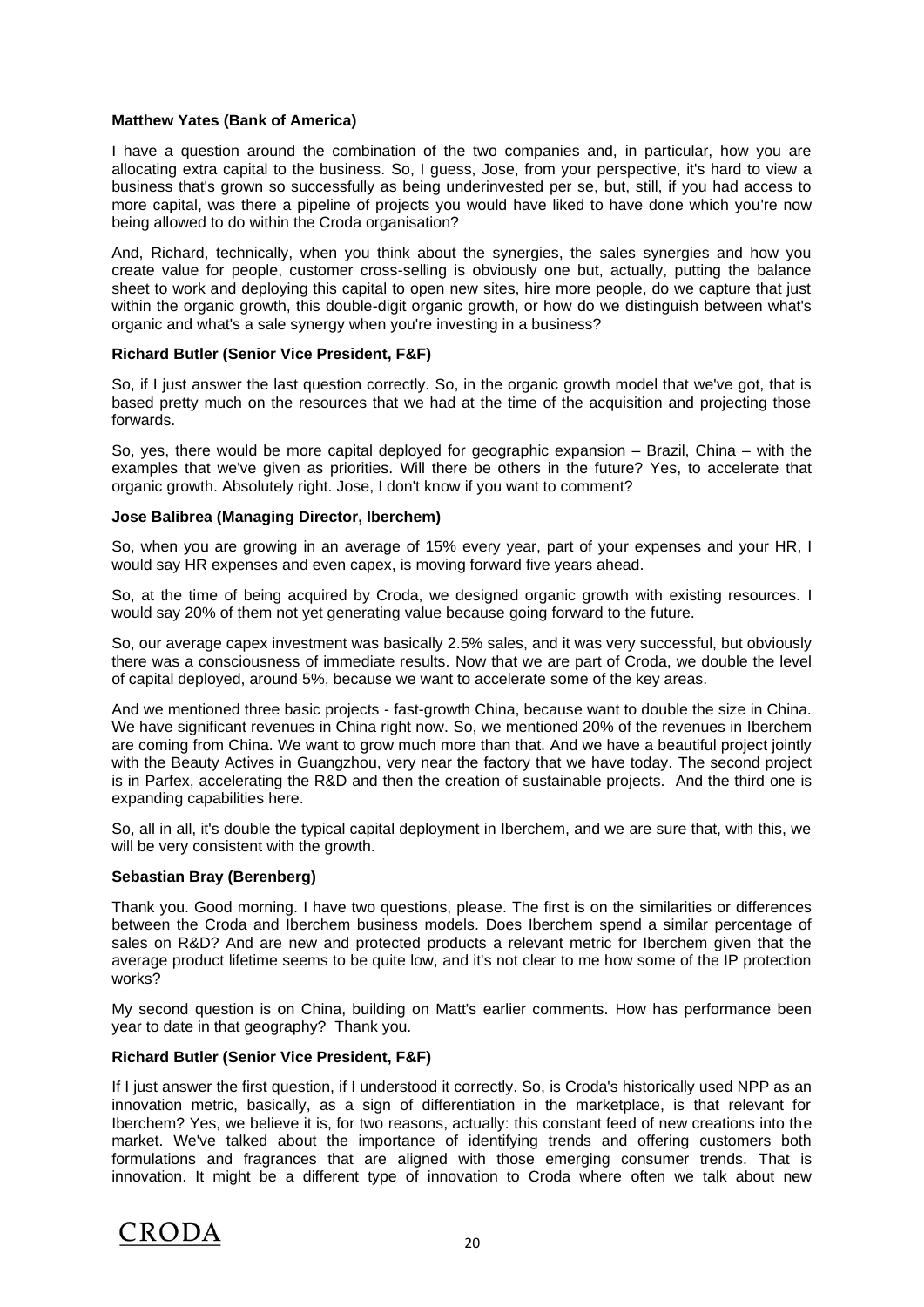molecules. This is taking existing materials and presenting them in a different way to meet a new trend, okay, the innovation is slightly different. But if that innovation is not there, the business model falls apart. So, it's key.

So, yes, we believe it is, and, if we have that metric in place, it continues to drive the focus on that innovation. Does that answer your question?

## **Sebastian Bray (Berenberg)**

Yes, it does. I was wondering, is it really a protected product or is it just one which comes along quite quickly and is then replaced because the innovation is in place? How would you define protected in the case of Iberchem?

## **Richard Butler (Senior Vice President, F&F)**

Perhaps Maria Angeles might be a better person to answer. No, I was going to say the protection is also in the context of the application, okay. So, I think you have to look at, if you have a fragrance going into a skincare formulation, as Magali explained a few minutes ago, changing the fragrance within that formulation is not a simple thing to do because, when you change that, you run the risk, actually, of upsetting, of destabilising the whole formulation.

So, is that protected? Actually, yes, it is, and especially if we have the relationship with the customer to understand why they would look to change, okay. So, it's different in different parts of the markets, but we still believe it's a very relevant metric to focus on.

## **Jose Balibrea (Managing Director, Iberchem)**

Yeah, I fully agree with Richard. The level of protection is slightly different in Croda than in Iberchem, but it goes to the same direction.

So, yeah, some other players can do the same fragrances that we do, but the level of service and the intimacy with the customers, giving their reaction. So, our customers need a very fast reaction, particularly in those emerging markets that we mentioned before. So, every week, every month, they came here to say – and you will see today that our production centres are real customer experience centres, and they came to our centres and said – Look, I want this twist. I want this smelling profile. I want something different – and our reaction is the base of this protection, which is completely different from the multinationals. Maybe Maria Angeles may want to add something?

## **Maria Angeles Lopez (Fragrance Development Manager, Iberchem)**

I will add something. Consider, as I said before, that our market is marketing trends driven. So, in the past, maybe you found your perfume and you could keep it for 20 years, but, right now, everyone is buying 5 perfumes per year and changing it very fast.

So, the importance is not in the level of protection, it's more important how fast you are in giving the service to the customer and to giving new trends and new fragrances more than protecting something you have. Because, in the end, the customer, what they really want is to be on the trend and to have a good service and a good fragrance according to the market and according to the fashion.

This is a chemical sector but also a fashion sector, and fashion is so fast nowadays that it's more about being fast than about being protected. That's it.

## **Magali Bonnier (Research & Technology Director, Croda)**

So, if I can add to your question about ingredients because we are, at the end, an ingredient business. The NPP from Croda of new molecules also crosses in Iberchem when you come up with a new capsule, like we have Maria has, that is patented in the same way, and that is counted.

Similarly, you have heard me saying about emotional claim. Now, it's another game. It's when you have a combination of ingredients that deliver a claim and effect, that is patentable. Slightly different, but it is patentable, and that can be counted. So, that will be the KPI.

## **Jose Balibrea (Managing Director, Iberchem)**

Before moving to the second question that you mentioned, we should note, you know, most of the Tier 1 players, they work with captives' ingredients. So, now that we are part of Croda, we are working

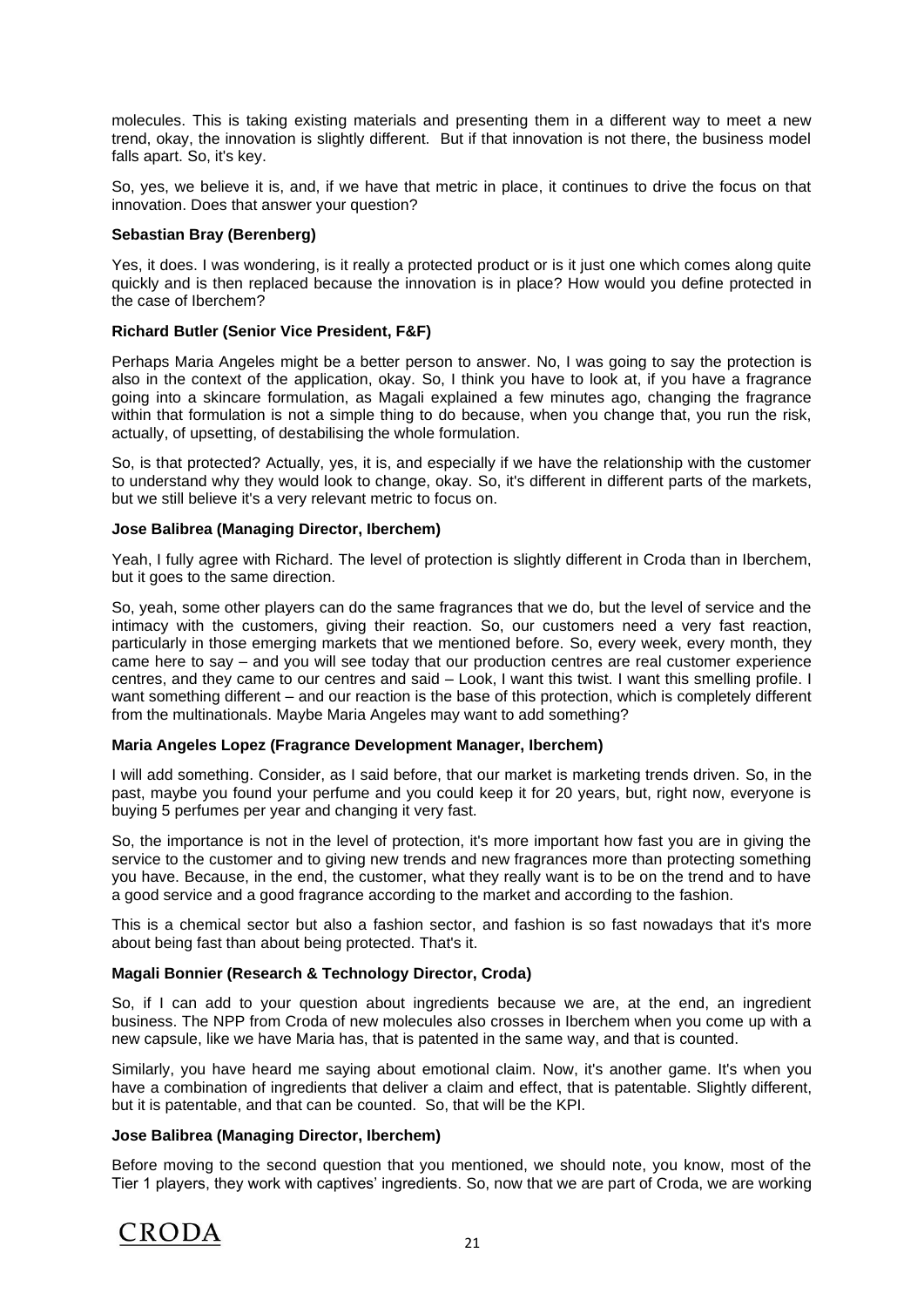in some bio-based captive ingredients that will be a unique opportunity for a player like Iberchem to increase the level of protection of our fragrances.

And then, if there's no other comment, I mean, your second question is about China. I mean, we need to be very clear, China has never been easy, you know. We have a very successful business, but, since the very beginning, we were fighting against holding the macro aspects and internal aspects of China. We were very small. We were fighting with all the players over there. There was compliance complexity 25 years ago, and we were fighting against all of this.

So, everything, I mean, has been professionalised over the last 20 years, but the macroeconomic conditions now in China are very challenging. That's absolutely true. The zero COVID policy is very challenging as well. But we are super happy because we have a slightly different approach to customers in China, in some of the most important customers, we could say we have bigger volume, lower margin, but it's getting very successful.

And, in terms of restrictions and lockdowns, it's a typical question right now, we are not in Shanghai, we are Guangzhou, so we have been fully operative. Not a single day of disruption over the last two years in Guangzhou, which is really, really good. And the other site that we have in China is in Nanchang, and, in Nanchang, we are working, I mean, perfectly. So, it's all good.

## **Sebastian Bray (Berenberg)**

Thank you.

## **Marcus Lunn (RBC)**

Hi. Could you just elaborate on some of those nearer term and longer-term end market demand trends in Fragrances? You know, what happens when there's a consumer squeeze due to higher inflation? Is there a trading down effect? How's your portfolio positioned to deal with that, with those end market changes? What are your customers saying to you at this point in time?

## **Jose Balibrea (Managing Director, Iberchem)**

Typically, our reaction has always been very conscious about the customers' needs and not to increase so much cost through selling prices. We have always been very rational on that. But, typically, our customers, what they see from Tier 1 companies is the typical reaction, saying look, we are increasing prices 10% tomorrow – you know. And then, what they feel with us, is that we are much more closer to them and rational to them.

And, yes, some of them, they come to us, and they say – You know, we need some kind of reformulation - we need to find him some other formulas to be more competitive and to be more rational with the contacts of the business today, and this is something we do on a weekly, daily basis, I would say.

## **Charles Bentley (Jefferies)**

Hi. So, I just have two questions. So, again, when you're talking about the sales synergies and the split between, kind of, Croda into Iberchem, and Iberchem into Croda, how do you think that kind of, shakes out?

And then, if I think about, specifically, the clear area of opportunity there is Iberchem has a customer selling fragrances, and that's 1% of the product, and Croda might be able to supply another 15% of the product across Actives and Formulations. Is that, basically, where you're focusing on and then, on the Home Care side, it's much less of a priority? How do you think about that?

## **Richard Butler (Senior Vice President, F&F)**

No, it will be incorrect to say that Home Care is less of a priority, okay. So, there's applications in both areas, but they're different.

In terms of how the synergies shake out, the majority of the cross-selling synergies we assume to be Fragrances into Croda customers. There are opportunities to sell ingredients back into the Iberchem customers, and Jose mentioned one earlier. It was just a meeting with a customer in Jordan. We expanded the meeting about what they were trying to achieve. They were looking to mimic some MNC brands.

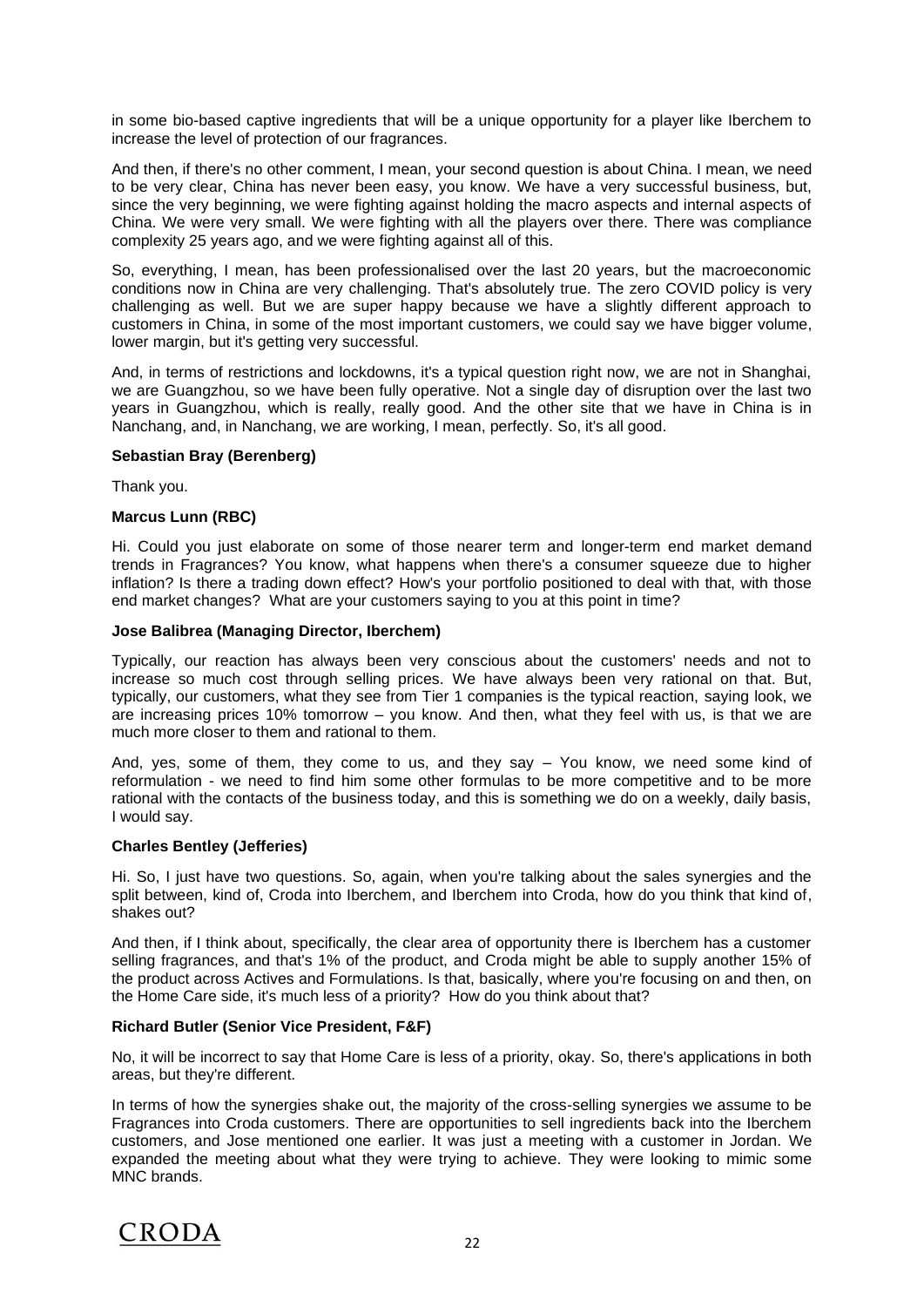So, there are opportunities, but in the model we put together, the assumption was that it's much easier for us to introduce Fragrances into the existing customer base. But it would be wrong to say there's a prioritisation over Personal Care over Home Care. Both sectors are being focused on, actually by different people and different teams, and it's a different type of selling model. But it's very attractive opportunities in both sectors actually. But it's a different business. Does that answer your question?

## **Charles Bentley (Jefferies)**

Yeah, yeah. It does. And just another one was going onto Marcus's question just on cost of living increasing, inflation and so on and so forth. I mean, if I think about Iberchem's customer set and, particularly the EM focus, I mean, we see the level of inflation in soft commodities incredibly high, like, is there any kind of concern around  $-1$  mean, you talk around Arab spring and the ability  $-1$  mean, the growth in the business through what was quite a challenging time, so can you just talk around, kind of, how the business navigated that and how you think, kind of, that that will impact the business today? Thanks.

## **Jose Balibrea (Managing Director, Iberchem)**

So, last year, the average cost of raw materials in our Fragrance division increased by 18%, and in the first quarter of 2022, an additional 10% increase.

If you look at the reported figures of Iberchem in 2021, basically, there was an erosion of gross margin, less than one basis point, you know. So, that gives you the sense that the cost pass-through selling prices is effective in the dynamics that we mentioned before of 280 new products per month. So, it works because, last year, we didn't increase prices, I would say, officially, but this dynamic, yes.

This first quarter, we increased prices, but, in addition, we have these new products per month, and, actually, we are not seeing any erosion of margin. So, I would say that we will be able to navigate very well this year.

And I remember that 2018 was really, really very tough for us because it was the same situation we have today across the industries. We suffered in the Fragrance industry. And it was basically the same. And, typically, the reaction from our customers, or those prospective customers, that were resisting opening to the door to Iberchem, they are more inclined to talk about new launches with Iberchem than before because sensitivity with the cost, you know. I don't know if it answers your question.

## **Charles Bentley (Jefferies)**

Yeah, I mean, it was, kind of, also just thinking around volumes. So, if I think about 2011, and you look at the growth that you had during a period of high soft commodity inflation and talking around – are there any concerns on a volume basis rather than on a pricing basis, if that makes sense?

## **Jose Balibrea (Managing Director, Iberchem)**

When we talk about volume and price there's always a combination of product mix, and it's very different when we talk about Functional Fragrances and Fine Fragrances, of course, and Personal Care.

You know, in 2021, when we were impacted in Fine Fragrances, we grew more in volume, obviously, because of Home Care products than Fine Fragrances, you know.

## **Charles Bentley (Jefferies)**

Yeah, for sure. Thanks.

## **Jose Balibrea (Managing Director, Iberchem)**

And this is the situation today as well.

## **Nicola Tang (BNP Paribas Exane)**

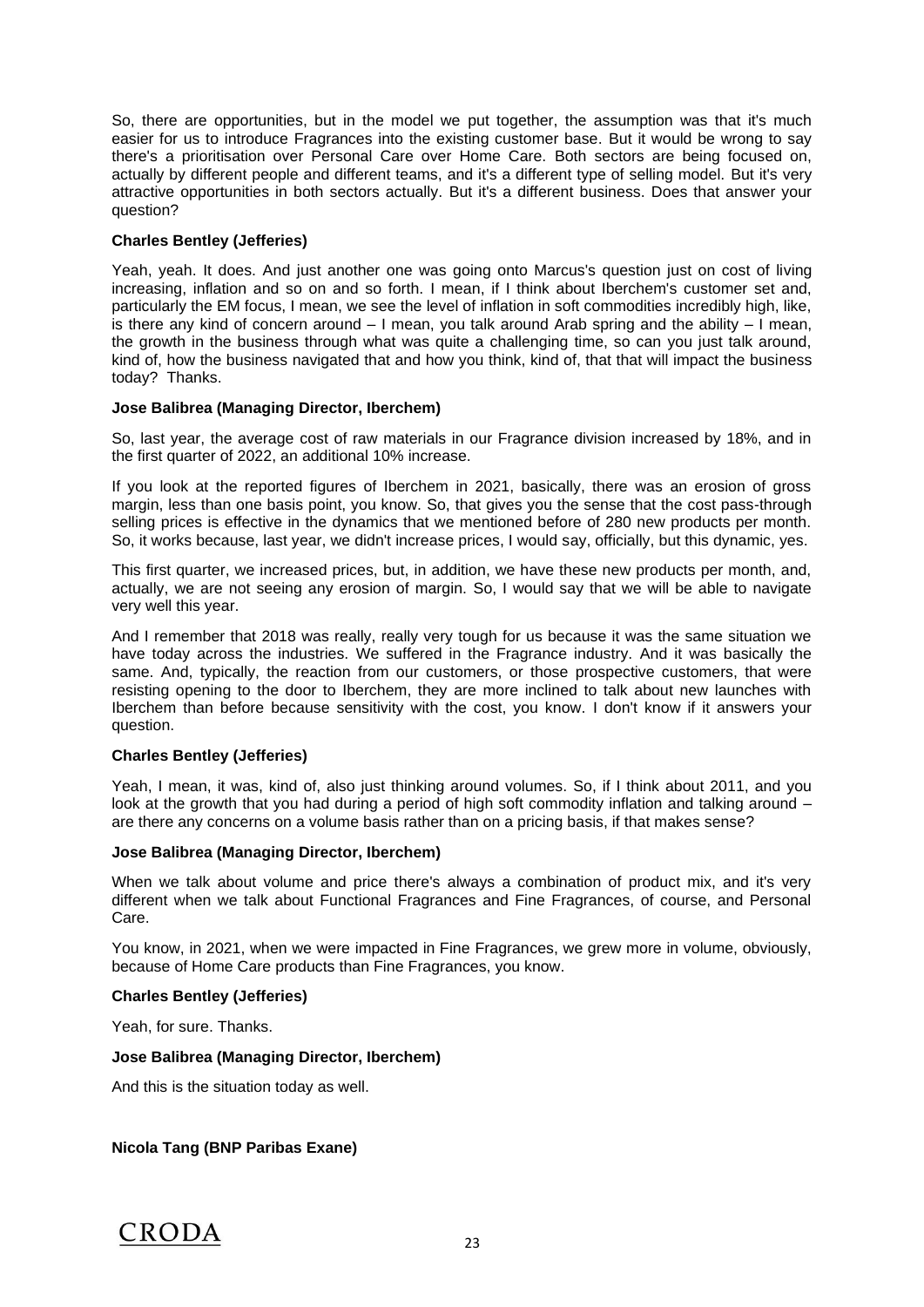Hello. I wanted to first ask a little bit about – you talked about how one of your differentiating factors was the agility and the speed to market and, sort of, 15 days, potentially, for the tailor-made approach. Could you talk a little bit about how that compares to some of your peers in the Tier 2 side but also in the Tier 1 side?

And I guess linked to that, one of the beauties or challenges of having a local and regional customer base is the product churn and, I guess, the risk of disruption from some of these new players. So, could you talk a little bit about the churn in your own portfolio and, I guess, the average lifetime of a product?

## **Maria Angeles Lopez (Fragrance Development Manager, Iberchem)**

When we talk about the speed it's a question of policy. It's internal policy. It doesn't mean that, for example, Tier 1, they can't work that way. Of course they can, but sometimes they don't want to because they are more focused in some kind of companies, and sometimes they are not so focused in other companies that, for us, they are huge, but maybe, for them, because of the size, they are not so huge. So, that style we've acquired has led us to big successes because we've understood that the way we differentiated our company was through this short time to create and to deliver Fragrances.

About Tier 2, considering the size of Iberchem, there's something Richard normally says, we are Tier 1.5, and it's quite real because are really big compared to the current Tier 2 competitors, but we are not as big as Tier 1. So, about resources, we have many more resources than Tier 2 competitors. We can deliver these kinds of fragrances and make those creations just because we have more tools to make it. So, that's the way we differentiate from Tier 1 from Tier 2.

And about your second question about how long does a fragrance live, we have 40,000 fragrances, all of them are alive. Also because, as I said before, we work in a fashion world. Fashions come and go and, when you have something, for example, Chanel No. 5, well, it's still alive, but other fragrances maybe right now they are alive, but, in five years, they will come back again.

So, you must think about our collection like a library; it's great to have all the possible books you can, and then you will pick them according to the situation. And also, they are an inspiration to create new fragrances and also for the trickle down and the cross-category strategy. You can use some fragrance, for example, which was created ten years ago for Thailand and modify this and make this fragrance works for fabric softener for example, and you can create a wonderful candle today for the UK, getting the inspiration from that old fragrance.

So, it's something alive, it's something we're using every day, and because we know all of the references, we are like librarians, and it's something really useful to play with all the global markets we have because every market has a different rhythm, so it's great to be able to work that way.

## **Nicola Tang (BNP Paribas Exane)**

And, if I could ask a second one, you've talked clearly about not wanting to become a Tier 1 but, you know, you have referenced there being like Tier 1.5 and, you know, part of your growth strategy, you also talked about acquisitions, so I wonder whether you could talk about, you know, what are your priority areas there? Is it more about targets on geography? Is more about specific ingredients or the sustainability, sort of, angle, as with Parfex?

## **Richard Butler (Senior Vice President, F&F)**

I can comment on that. And it's, you know, you're right, it's all of the above really. So, in the acquisition strategy, we're open to both. So, we have clear geographies which may have come clear to your during the presentation today, or if there's opportunity that comes up, we would welcome that opportunity and look very carefully at it.

If the opportunity doesn't come up, we'll likely to spend some capex to invest in localised production there.

The other thing that we shouldn't lose focus on though is the technology. So, fragrance delivery technologies, encapsulation, that type of thing. Equally applicable in other parts of Croda's Personal Care business, like the Actives business as well.

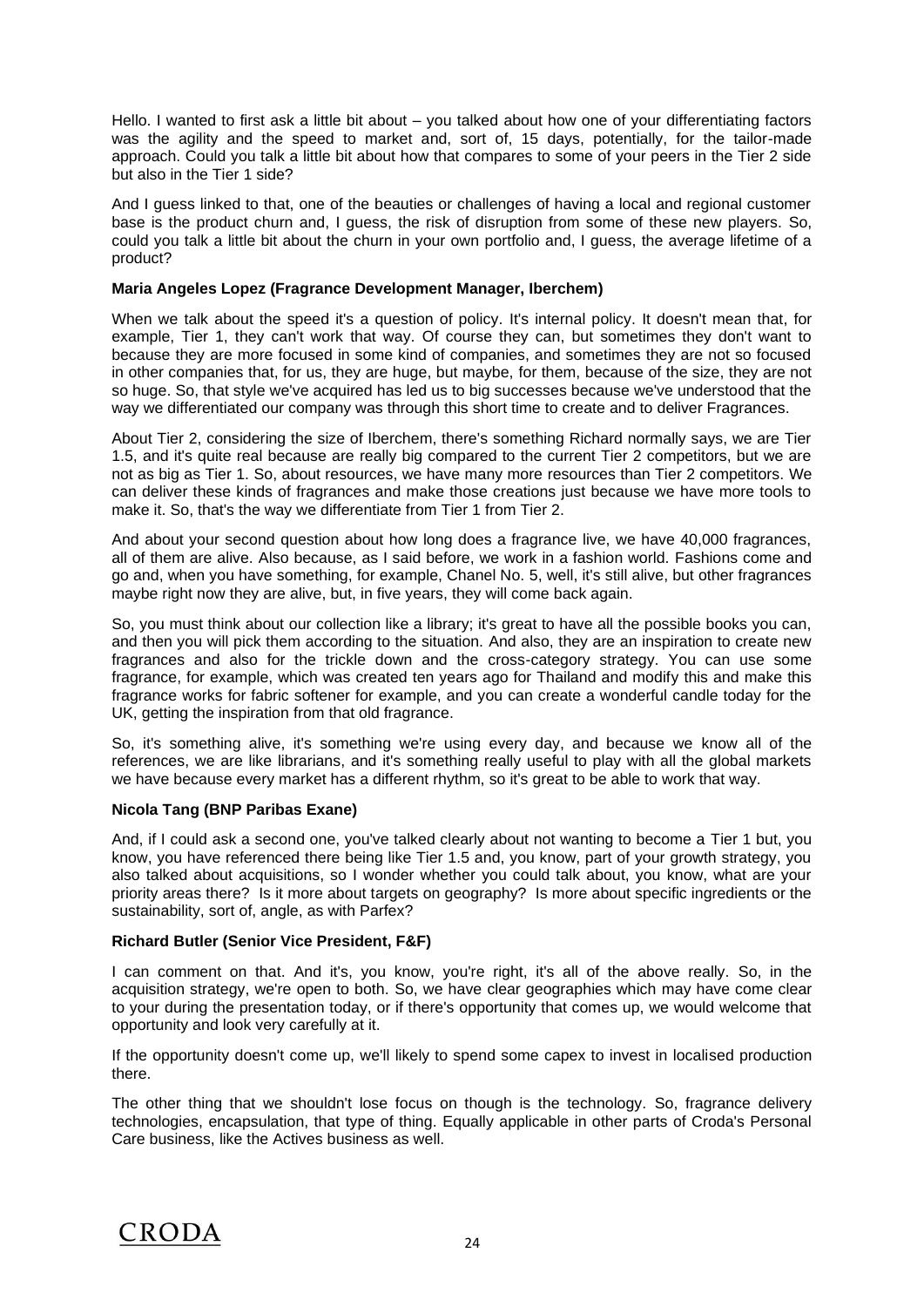So, there's other M&A stuff. It's not just around geographical presence, it's also about technology, new technologies, new processes, fermentation, biotech, that type of thing as well. But, Jose, I don't know if you want to comment any further?

## **Jose Balibrea (Managing Director, Iberchem)**

I think you explained it perfectly. I mean, it's not only geographic opportunities but categories and technologies. So, for example, what we did in Brazil is, I think, a great example, rather than going through an acquisition that we were looking before being part of Croda, we started a very interesting project in Croda companies in Brazil, with a collaboration. But, in some of the markets, we really want penetration, and we don't want to wait that long. Probably we'll look for some opportunities. So, I think you explained it perfectly.

## **Richard Butler (Senior Vice President, F&F)**

I think we have one more question?

## **Isha Sharma (Stifel)**

Hi. Thank you for the presentation. First of all, I just have three quick questions. And the first one would be could you please explain a little bit the briefing process? Does it defer materially from Tier 1? And you are very exposed to emerging markets, so is it fair to assume that pricing is the main factor when they make the decision or is it different than how I understand it?

The second one would be that, in recent years, Tier 1 players have always talked about local and regional plans, and they have made quite a headway there, and they - now they talk more and more on indie customers and that they want to compete there. Do you see increased competition there and how do you expect the market to develop?

And then the last one is maybe a little bit more on Parfex. What is a realistic expectation when I think about Fragrances? How much would always be synthetic and how much can actually naturally based raw materials or the technology where you do something which is, yeah, exactly - so, how much can actually be raw material-based, or more natural-based because it is just so much more different with all the crop fields that are required? Thank you.

## **Maria Angeles Lopez (Fragrance Development Manager, Iberchem)**

Okay. About the first question, I will answer about briefs. Okay, briefs are very similar for all the companies. It's more about what kind of brief you receive and how you focus that.

Right now, we are competing in several briefs against Tier 1. And, when we talk about multinational companies and the way we work, it's quite similar with our tools. So, it's something we have the regulatory, we have perfumers, we have evaluators. Same tools. It's a question of the approach. Maybe you can be more or less competitive in price in some situations, and, in other situations, even if the company is a multinational, maybe some of the briefs are for emerging markets where are stronger because of our knowledge. So, in those situations, we play with our competitive side of knowing better that kind of market.

About finding the big ones in our traditional markets is totally true, and sometimes we think we've inspired as well as they as inspire us, and we really think it's like that.

I think every competition is good to learn. It makes you better. It makes you improve. But, in the end, I really think there's a market for all of us. And also some of them, or almost all of them from the Tier 1, they are also suppliers. We've got a good relationship with them. They also sell raw materials for us. And, yes, there's competition, but it's a healthy competition that helps us improve, and there's enough gap for all of us. So, we still can grow, and they can still keep on growing and keep our personality without a problem, for sure.

## **Jose Balibrea (Managing Director, Iberchem)**

So, answering your second question then, of course, we cannot say that Tier 1 players are not coming into our field. Of course, they do. They come into our field. And then, if we look ten years back and we see why some of them, some of the Tier 1 players have been so active acquiring Tier 2 companies, it's obvious. I mean, their structure, the service is not appropriate to the level of response

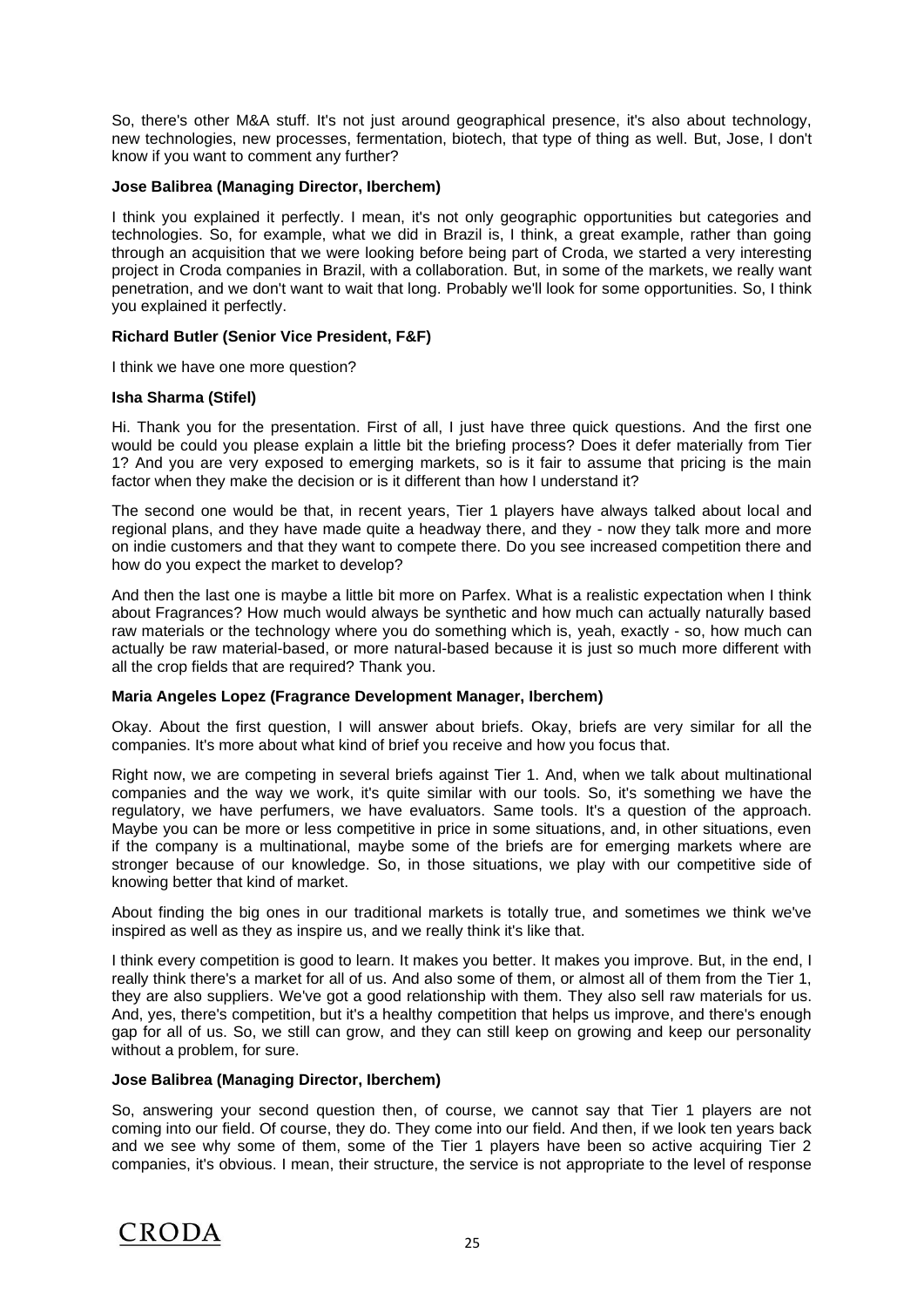that our customers are typically looking for. And that's why we have so many examples of companies acquiring different companies in Tier 2.

But the problem of this consolidation process for them is that, at the end of the day, when one of these Tier 1 companies acquire a smaller one and say to the same customers – Look, today, you will be attended by our division or the other – sometimes the customers say – No, you know what, you are now part of the same company, I don't want to be attended by you, you know. You are not the one deciding that I'll go with…No, you are not the one. I want to make my own choice.

And, in some of these cases, the last that I mentioned, this strategy of acquiring a smaller company, of a Tier 2, was completely separate from the branding positioning, as you know. So, in terms of financials, it's great, but in terms of retention of people and retention of talent, it was a complete disaster.

So, in all these aspects, the consolidation process of the Tier 2 has been really, really good for us because it's creating wider spaces for us in them.

And you also mentioned indies, right? So, indies are the typical customer that fits very well with our strategy because, as different with global accounts and the big firms, you will see today in the site visit that we want to have help our customers show the trends in finished products as well.

So, you will see an area that Maria Angeles will explain called Supermarket. In this Supermarket, you will see, in different categories, finished products from our competitors and from us, and this is helping the indies for their launches as well. I think I will pass the floor to Richard.

## **Richard Butler (Senior Vice President, F&F)**

If I can just make one follow-up comment to what Jose said as well, it's really very easy to say we're focusing on indies, but it's a very complex task to do that. In Croda, we've been focusing on indies for some time, actually, as you'll be aware from previous presentations throughout the Consumer Care business, so we know very well the workload that needs to into developing indie relationships and satisfying their needs. So, it's very easy for a big Tier 1 to say – we're focusing on indies – it's hard to do it, actually.

And the other great benefit, we keep coming back to the full formulation offer, we've got a complete package to offer the indies, and we've got projects and people to do that. So, it's quite different.

Just to the final part, I'm going to hand over to Alex because I think there was a Parfex question about Naturals, wasn't it?

## **Guillaume Audy (Sustainability Director, Iberchem)**

If starting tomorrow, we start doing all the fragrances we have in a natural base. That would be an actual catastrophe. Second of all you have to understand, this is why also we work with the Ecocert certification, so the naturals we use are certified organic. Second of all, synthetic is not always bad, as many people think. First of all, you have natural synthesis and second of all biosynthesis and that's probably the future of sustainability for raw materials. And also, you have to think that many synthetic materials actually – for example before the musk's used to come from animals and people used to kill these animals to get the molecules. Nowadays we used synthetics to have these molecules, so we are protecting the former for example.

## **Alexandre Levet (Sales Director, Parfex)**

Just to complete, for Parfex today the natural ingredients it is about 40% of our portfolio. So as Guillaume explained, this is not the sole solution for the future. That is why we are working as well on sustainable fragrances from natural origin, but we are capable of controlling it.

## **Richard Butler (Senior Vice President, F&F)**

Okay, I think that was the last question. So, from all of us thank you very much for your attention this morning.

**FND**